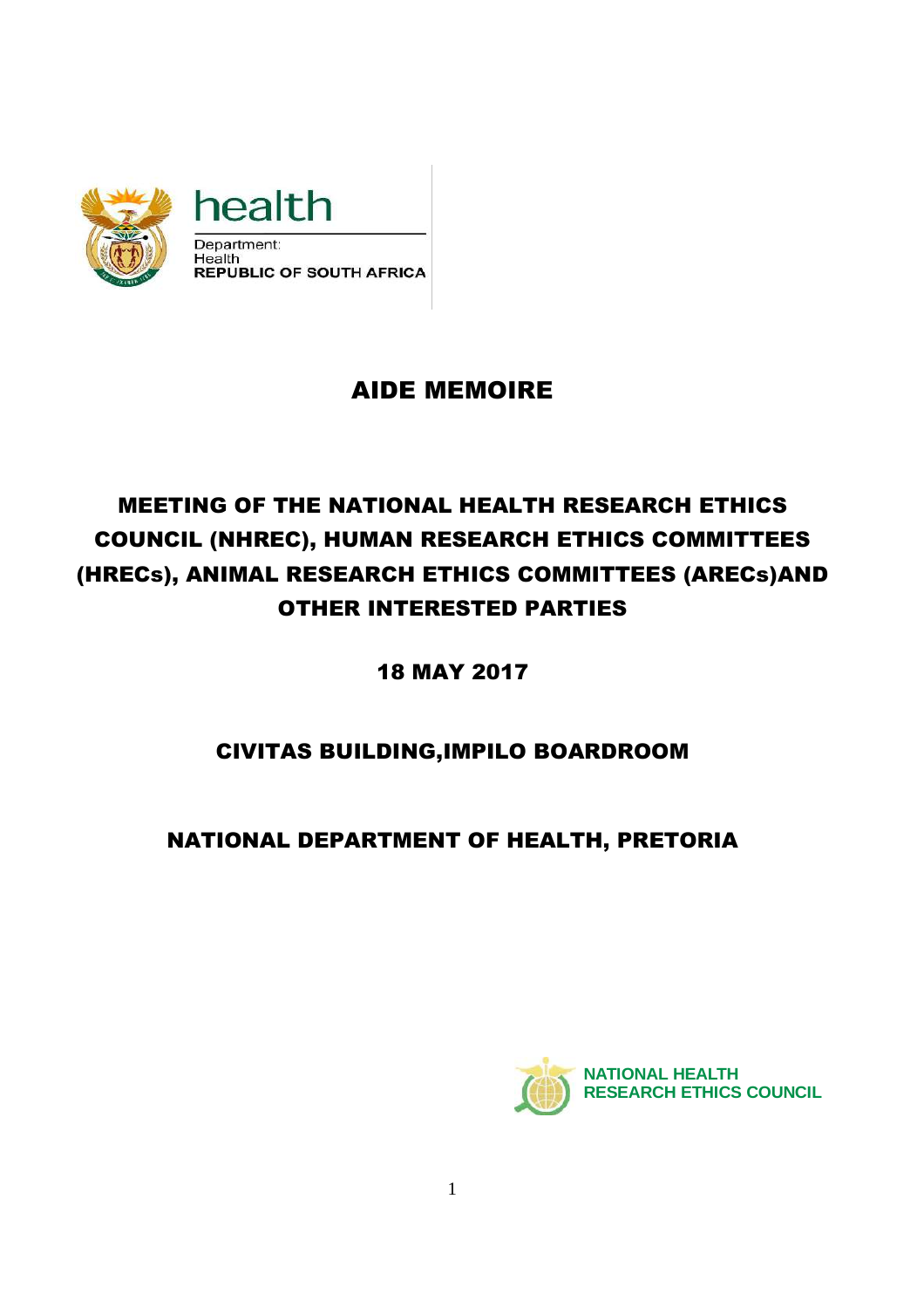#### **ATTENDEES:**

See Annexure 1.

### **1. Opening and Welcome**

Ms T Zondi, Cluster Manager: Health Information, Research Monitoring and Evaluation, opened the seventh joint meeting of the National Health Research Ethics Council (NHREC) and the Health Research Ethics Committees (HRECs), Animal Research Ethics Committees (ARECs) and other interested parties. Ms Zondi welcomed the new NHREC Chairperson, Deputy Chairperson and members of the National Health Research Ethics Council to the Department of Health. She further welcomed representatives of the different Research Ethics Committees from across the country. Ms Zondi expressed awareness that attendees include Provincial Health Research Committees (PHRCs), the National Society of Prevention of Cruelty to Animals of South Africa (NSPCA) and the South African Veterinary Council (SAVC) and the Medicines Control Council (MCC).

Ms Zondi mentioned that the NHREC plays an advisory role to the Department and the Minister. Ms Zondi drew attention to the South Africa Demographic and Health Survey (SADHS) 2016 Key Indicator Report that was recently completed. She mentioned that the new integrated National Strategic Framework (2017-2022) of the Department is in place to strengthen health research in the country. The NHREC plays an important role in the ethics and research field. She reported the National Development Plan (NDP) 2030 sets out the overarching goals for the health sector.

Ms Zondi concluded by saying that the Council has achieved considerable progress and she expressed the Department's gratitude for the work. Finally, she wished attendees fruitful deliberations and a successful meeting.

## **2. Chair's overview of beginning of new term '2016' to 2019**

Professor Pope (Chairperson) explained that Human RECs and Animal RECs from all over the country had sent attendees to the meeting. In addition, there were other interested parties in attendance.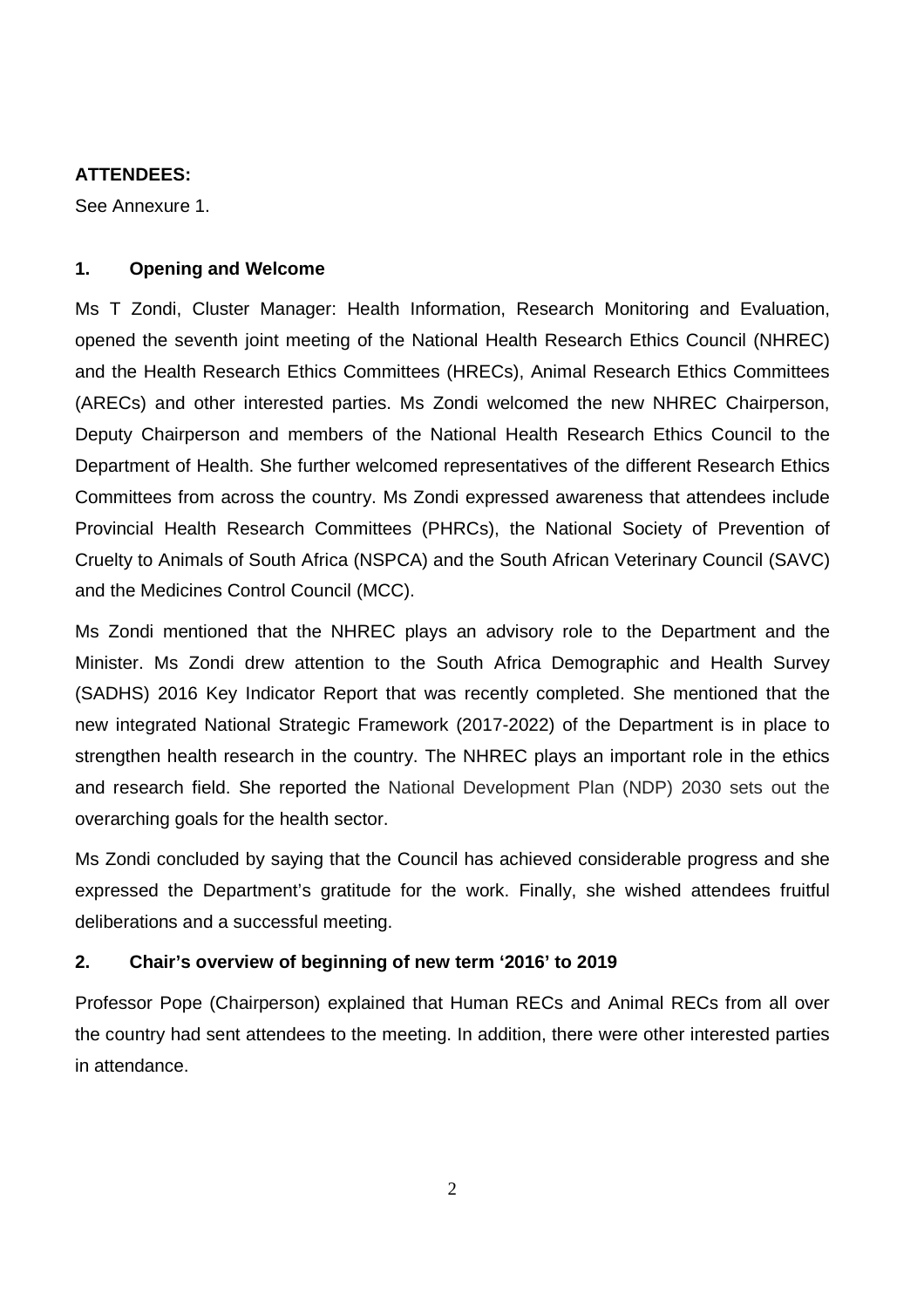She explained that the current NHREC term had started late. The previous NHREC term ended in August 2016 but the new Council was appointed only in November 2016 as the process was delayed. This meant that a period of some three months elapsed without a NHREC in place. Some members from the previous Council helped to complete outstanding matters in the interim period. However, the implication of the delay in appointment is that an unavoidable break in continuity has occurred. All members are familiarising themselves with their new roles and work is beginning to pick up.

Professor Pope explained that appointment to the NHREC has nothing to do with representation of universities. While it is true that many members of the NHREC are from tertiary institutions, none is appointed because she or he is from an institution. Instead, the process of nomination, application and selection by the Minister follows the statutory provisions of the National Health Act. Interested people who are appropriately qualified may apply, submitting supporting documentation including nominations and a motivation that sets out the eligibility and expertise of the applicant. The Department of Health selects the NHREC members in terms of the categories for appointment, as spelled out in the Regulations governing the NHREC. She reminded the meeting that members of the NHREC contribute independently to the NHREC, rather than representing their home institution.

Professor Pope pointed out that five members of the new Council served on the previous NHREC. The term of office is three years. Any appropriately eligible member from any institution may apply for the next NHREC. The new NHREC held its induction meeting in December 2016.

Professor Pope concluded by reminding everyone that the term 'REC' is used inclusively to indicate both HRECs and ARECs.This is consistent with the fact that the principles of ethical research apply to all researchers across the board and that this forum (the joint meeting) provides the opportunity to speak to as many role players as possible.

#### **3. Explanation of organization of day's proceedings**

Dr Ncanana explained that after the initial plenary session, separate programmes will address HRECs and ARECs respectively. HRECs will focus on SA GCP topics, while ARECs will discuss Animals in Research WG business & other topics.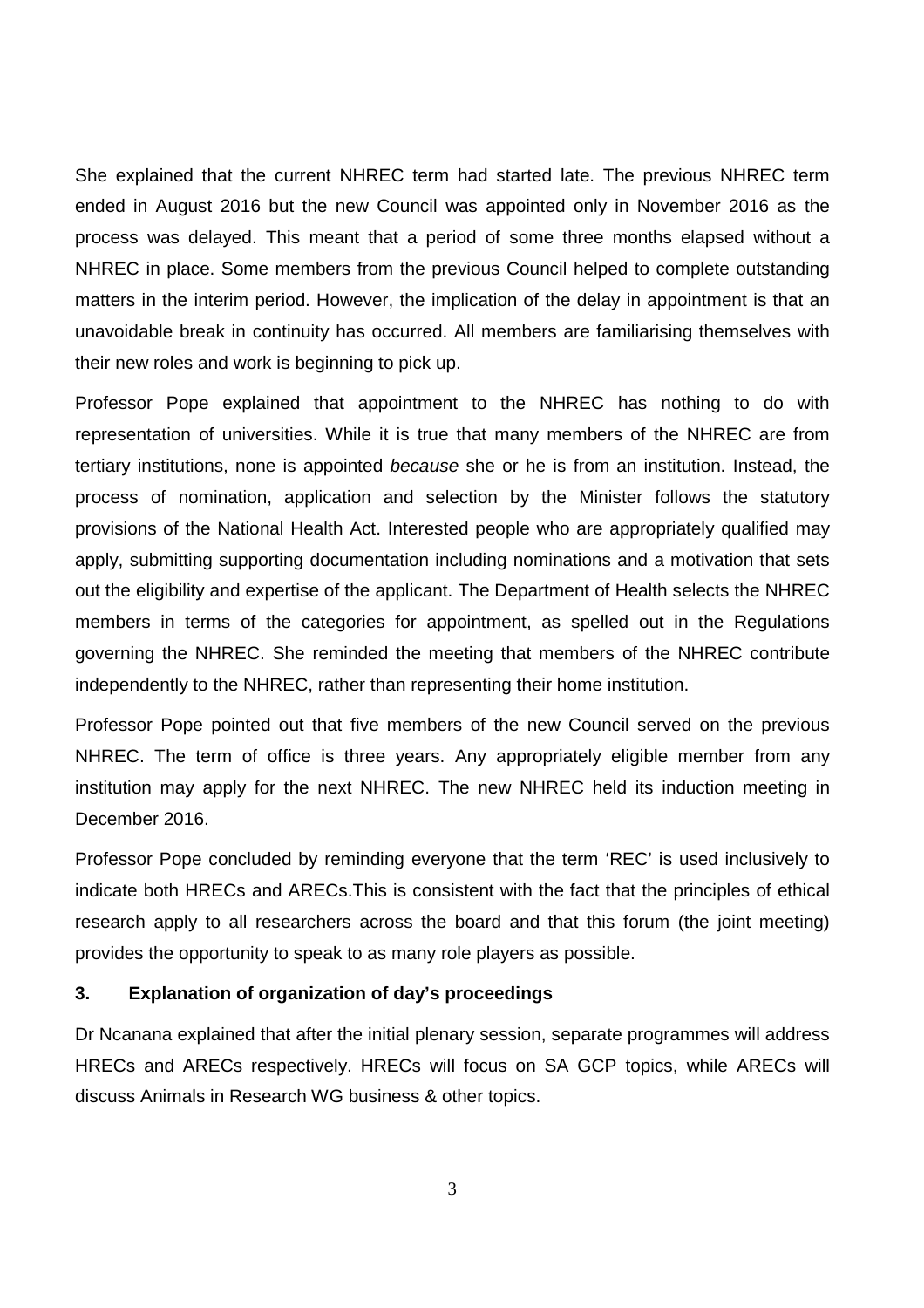#### **4. Separate programmes for HRECs & ARECs**

To facilitate more focused discussion, two venues were arranged so that HREC and AREC topics could be addressed simultaneously but separately. It is important to note,however, that the NHREC does not support conceptual separation of HRECs and ARECs, since, by definition, all members of RECs have similar responsibilities and professional expectations. For this reason, a complete separation between HRECs and ARECs for purposes of meetings with the NHREC will not be encouraged. The approach remains that all REC members should see themselves as subject to similar research ethics principles while simultaneously they acknowledge that their review of research proposals necessarily draws on different substantive principles relevant to the involvement of humans and animals respectively. In similar vein, these comments apply also to RECs that only review research proposals to use human biological specimens. The importance for enhancing high standard ethics review lies in being open to input from diverse voices, even those not usually engaged on one's area of expertise.

#### **4.1 Human RECs discussions (Prof Pope & Dr Ncanana)**

#### **Topic: issues arising from feedback to SA GCP Revised Draft**

This topic serves in 2017 to assist with obtaining feedback from all role players on the draft revision of SA GCP guidelines. A draft was circulated to REC Chairs (in early 2016) with the request that these should be widely circulated amongst their committee members and institutional researchers. In early 2017, the draft was circulated to pharmaceutical industry role players for input. Issues arising from input received form the basis of the discussion topics circulated prior to the meeting.

1. Managing responses to suggested change: e.g. 'Purpose of NHREC is not to rewrite SA GCP'

#### Background provided by Prof Pope:

The first issue incorporates how we respond to change. What limitations affect our consideration of change? How do we incorporate change management into our daily professional lives? The comment in the feedback seems to be a pushback against the obvious change of style and format adopted in the revised draft of SA GCP. It question why a revision of SA GCP should include a 'rewrite'?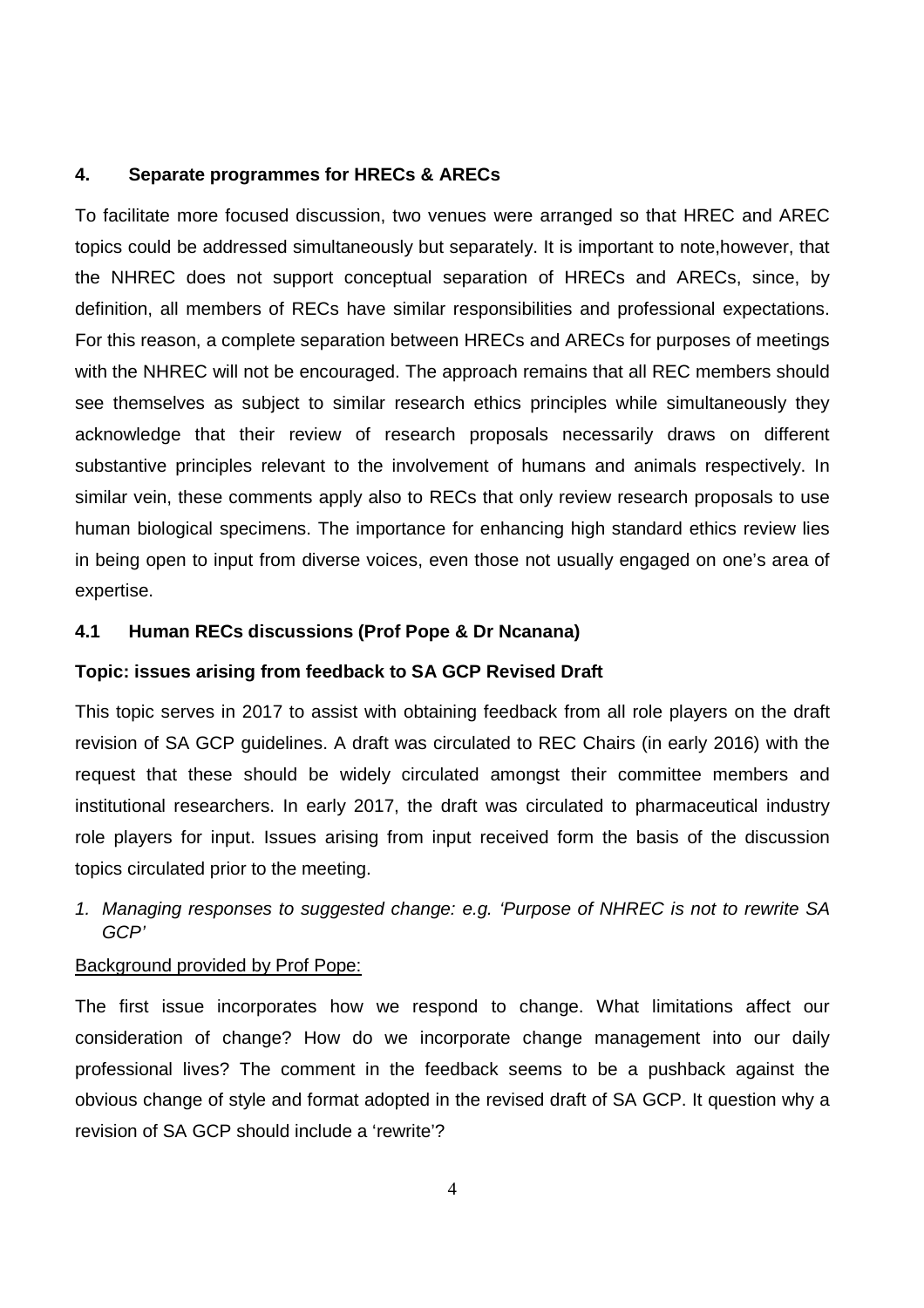Most GCP guidelines deal with standard operating procedures for clinical trials, but this does not mean that ethics should be separated from GCP.Without integration of ethics, this might leave huge gaps for researchers who only access GCP and no other guidelines.This is why the NHREC decided to change GCP to a narrative style and to achieve closer alignment between GCP and DoH Ethics in Health Research Guidelines. Narrative GCP Guidelines will facilitate thinking about ethical conduct of research.

#### Discussion:

It was noted that only a handful of members said they had received the current revised draft GCP guidelines; also that only a handful of members are new Chairs of RECs.This was very disappointing as the revised GCP guidelines were circulated to Chairs of RECs with the request that they be circulated widely: to all REC members as well as researchers.

**This outcome reflects a major issue with dissemination of information. In turn this presents a big problem for the NHREC.** How is the Council supposed to achieve consultation input from the research ethics community if the information it sends out is not disseminated by those who receive the emails? A suggestion from the floor was that general apathy to requests for comments on revised guidelines exists; further, that emails received with documents attached are sometimes insufficiently uninformative as to what is required by way of response. It was noted also that RECs do not communicate changes regarding who is the Chair and what the updated contact details are to the Secretariat. This means that when the mailing list is used in good faith by the Secretariat, emails are not reaching the appropriate people. It is very important that these 'housekeeping' matters are addressed urgently. The NHREC cannot communicate effectively with RECs if it does not have accurate contact details. Attendees were requested to notify the Secretariat of changes to contact details and identity of Chairpersons. The NHREC will do its best to communicate, but RECs must take responsibility for ensuring that communication channels are effective.

#### Prof Pope:

Some dissension is evident from the feedback regarding the role of the NHREC, especially that the NHREC should not enter (perceived) domains of other bodies. The nature of research ethics requires us to be collegial and to collaborate and work together.It is important that we work together to minimise or ensure no harm to participants, researchers and institutions. We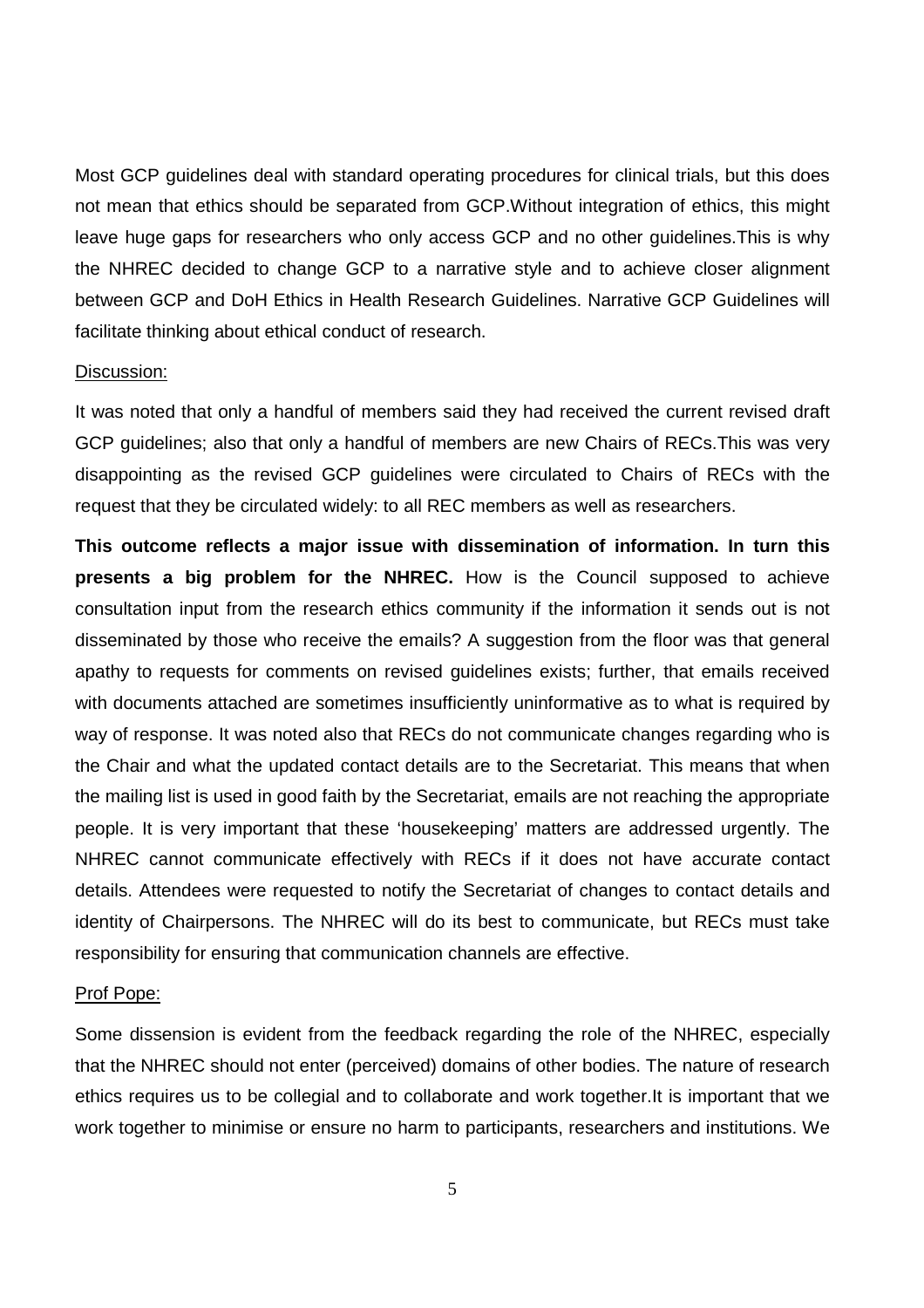need to work jointly to achieve these goals. Important, though, is that the NHREC is mandated by the National Health Act to determine the norms and standards for research ethics, including for clinical trials.The MCC sets standards for how to implement best practice in running a clinical trial, but they do not determine ethical norms. A complementary relationship between the MCC and the NHREC will facilitate the appropriate revision of the GCP Guidelines.

2. Relationship between DoH 2015 and revision of SA GCP: why does the revision of SA GCP refer to DoH 2015; why are ethical issues relevant to GCP

#### Discussion:

The revised GCP highlights the importance of ethics and of following guidelines to address ethical issues.

3. Why revise structure and format? Why could the old format not just be updated; the language of the revision is too difficult e.g. equipoise, and full of legal writing; why a totally new title; SA GCP should only have information that is not in ICH

The Hospice Palliative Care REC reviewed the revised draft GCP:no problems were identified with structure or format; the 'read' of the new GCP was much improved. A related query concerns the content of GCP training, specifically whether adequate input on research ethics is included in the training.

New title of GCP guidelines was questioned – the explanation is that the change aligns the formal with the name commonly used by researchers and RECs.

4. Responsibilities of HRECs and MCC regarding clinical trials: looking after the ethical issues of clinical trials is for the HRECs and the MCC

Prof Pope: having clarity on the roles of the regulatory oversight bodies and the reviewing bodies allows us to be confidentin the correctness of the assigned roles. The NHREC has regulatory oversight and a determinative role in formulating norms and standards. In fulfilling these roles, the approach of the NHREC has been consultative, seeking input from all role players to ensure that the norms and standards are feasible and effective. The MCC has a similar oversight role and a determinative role in formulating the best practice standards. The HRECs apply the norms and standards and implement the best practice standards set by the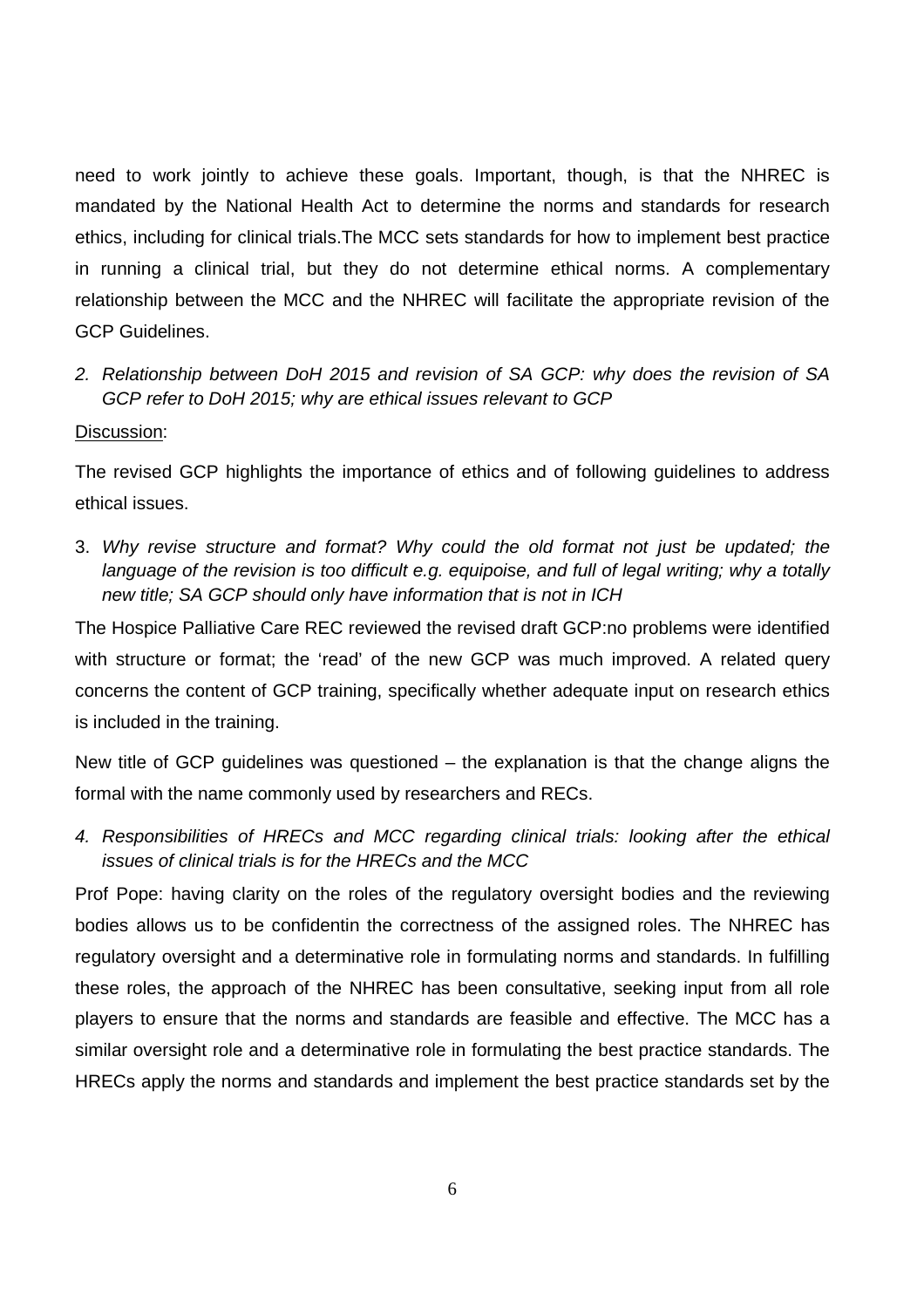regulatory bodies. The revised GCP guidelines are an important component of this framework.

5. Why is 'vulnerable populations' not specifically mentioned in SA GCP revision? (refer to 3.2-3.5 in DoH 2015)

#### Discussion:

This issue is fully addressed in the 2015 Research Ethics Guidelines; it is not necessary to repeat information in the GCP Guidelines when it is readily available in the complementary guidelines.

6. Payment for participants: Time, Inconvenience, & Effort (TIE) method of calculation; is a flat rate preferable? How to be fair and ethical and avoid being over-paternalistic?

The DoH 2015 Ethics in Health Research Guidelines provide guidance on how to calculate the amount of reimbursement for participants. Several issues arise when PIs and RECs consider reimbursement for participants. The most important issue seems to be a general lack of clarity about the meaning of the terms 'reimbursement', 'incentive', and 'payment'. First, the casual tendency is to use 'payment' when properly either 'reimbursement' or 'incentive' should be used, depending on the context. In principle, research participants are NOT paid to participate. Each participant decides voluntarily whether to participate. Having chosen to participate, a participant is not expected to pay or to incur costs to participate, which means that travel and subsistence costs incurred by participants should be reimbursed by the researchers. Some research projects may struggle to attract appropriate participants, which means that an incentive (usually money) may be used to attract them. The difference between 'reimbursement' and 'incentive' should be clear: reimbursement is for expenses incurred by participants, while an incentive serves to attract participants.

To calculate a fair rate of reimbursement requires an accessible standard for comparison. The Time, Inconvenience & Effort (TIE) method explained in the guidelines provides the standard. The basic recommended unit for calculating the hourly rate for a study is based on sectoral guidelines for manual labourers in the construction industry from the Department of Labour, i.e. R25-R30 per hour. Importantly, if the time, inconvenience and effort expected of participants is negligible, then no reimbursement is necessary. This point appears to be misunderstood by many. The notion that some 'payment' is due despite no expenses being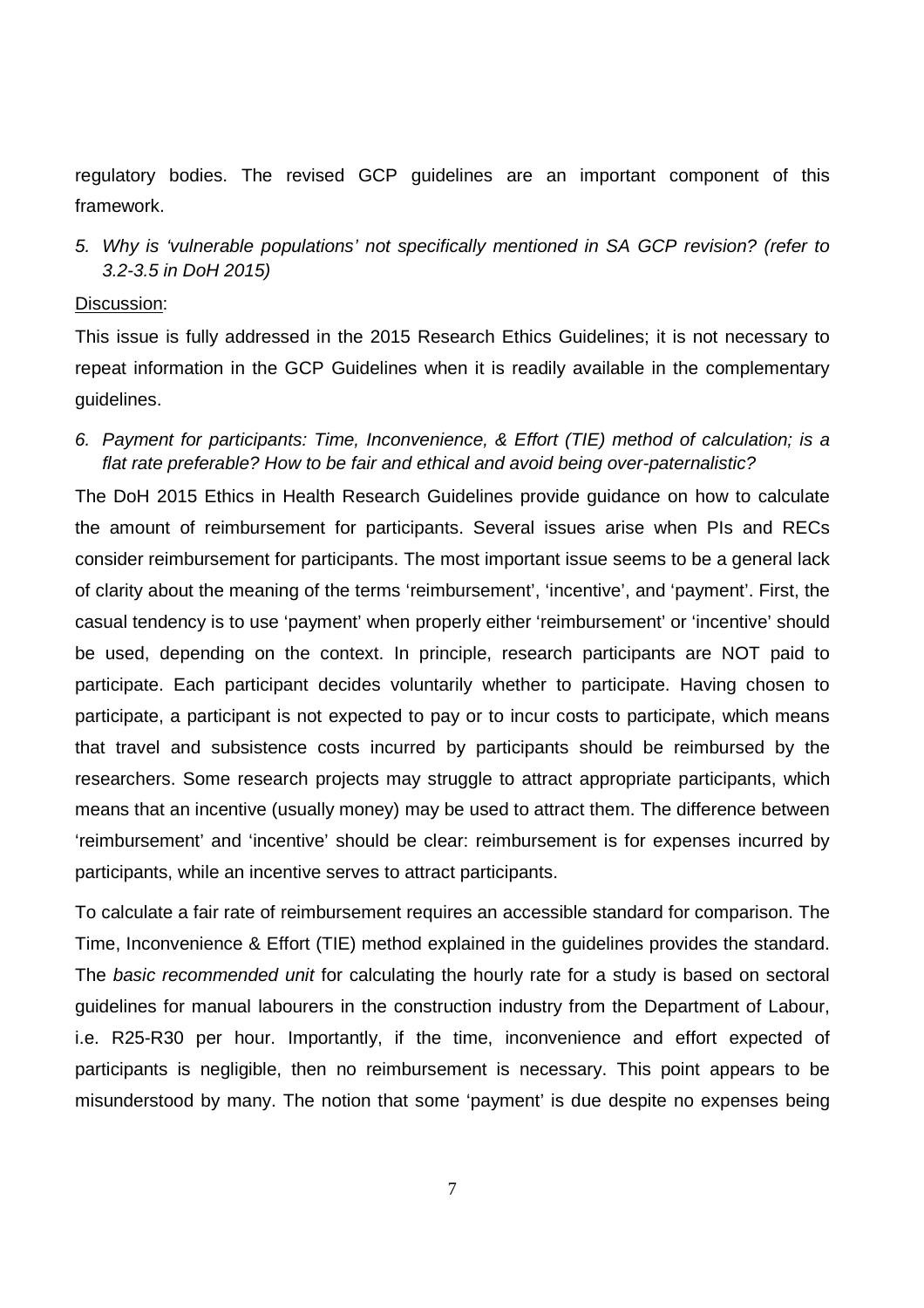incurred is not compatible with voluntary participation in research. It becomes paid participation, which is not ethical.

It seems that many researchers would prefer a flat rate (e.g. the rate of R150 previously recommended by the MCC). A flat rate raises several ethical dilemmas, not the least of which is that, without a calculation of TIE, the amount bears no resemblance to reimbursement but becomes a payment. This approach may suit researchers as it is convenient and regarded as 'fair'. But if researchers do not apply their mind to the amount of reimbursement, there is no justification for the amount, which means that the participants in that study are not in mind. Instead, expedience and study efficiency are elevated above the interests of the study participants.

Furthermore, when the MCC originally recommended a minimum rate of R150 per visit, the nuances of this recommendation very quickly faded and it became seen as a mandatory payment rate. Ethically, this approach is doubtful. Recent discussions show that there are concerns about the flat rate failing to reflect changes in inflation. A rough calculation of an increased amount shows it should increase to R300 per visit. This amount provokes concerns for many REC members and researchers about participants being unduly influenced to participate by the prospect of R300 per visit. Respect for persons and for autonomy require RECs and researchers to avoid paternalism. Some REC members and researchers favour not revealing amounts of reimbursement in informed consent documentation. Arguably, however, if the study stands up to ethics review and is approved, then in principle the study is ethical which means that even if a person is attracted by the reimbursement amount, that cannot by itself make the study unethical. The idea that reimbursement amount might be unduly attractive relies on there being no proper calculation using the TIE method.If the outcome of the calculation is the amount of the proposed reimbursement, then this is fair. It is important to recognise that this amount is not a payment. When a reimbursement is proposed, does the amount match the 'work' a participant will to do? The PI should justify the amount for the REC to review.

Whether a distinction between commercially sponsored clinical trials and other clinical trials is relevant for reimbursement calculations was raised but not conclusively answered. However,

8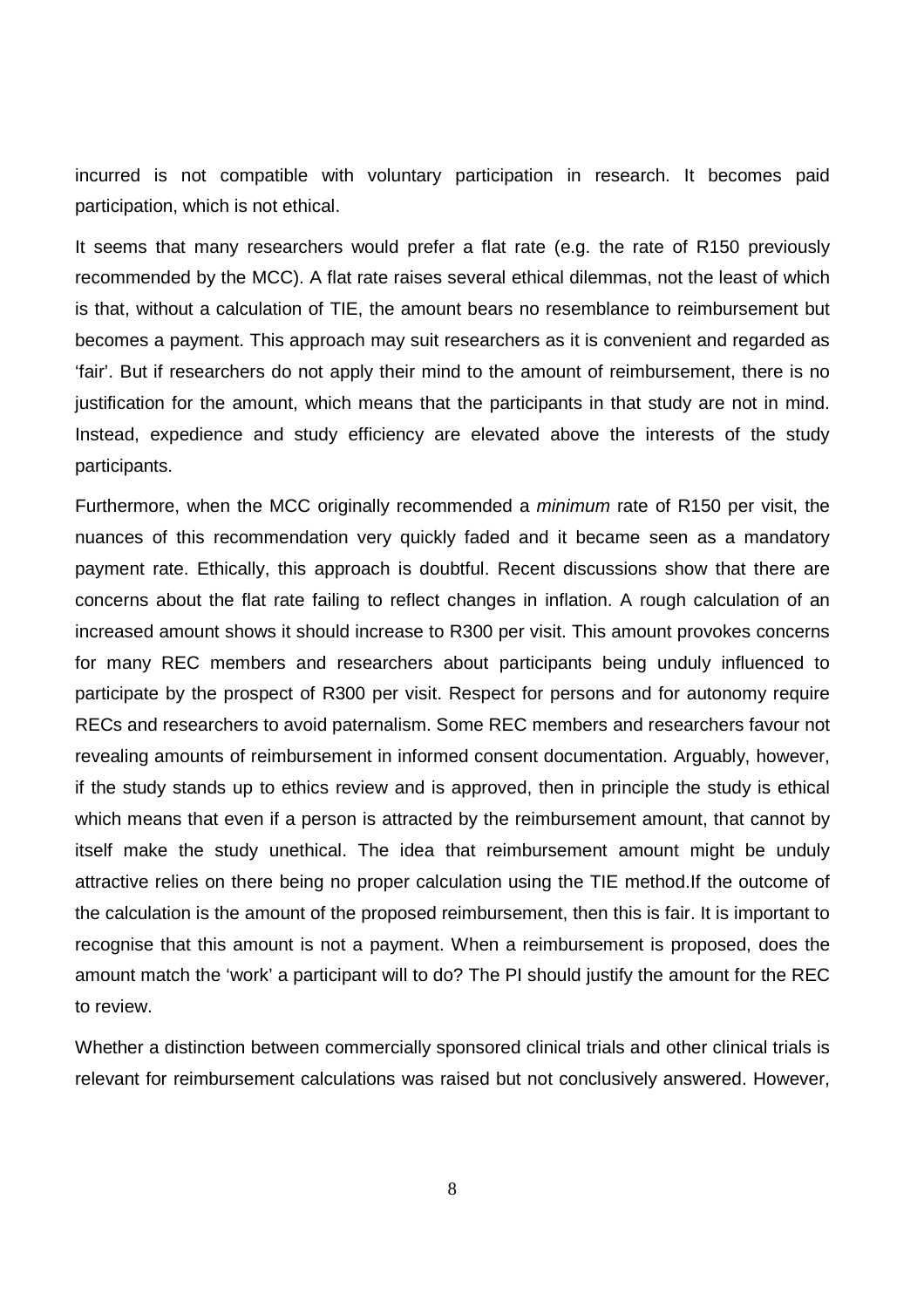the TIE method of calculating provides a guide for any clinical trial. The realistic minimum amount is R0, i.e. if there is no TIE implicated, then no reimbursement is necessary.

Multinational clinical trials – comments from the floor mentioned that transport costs are generally easy to mention, but that inconvenience and effort are seldom addressed. The role of the local PI (and especially the National PI) includes seeing to the fairness and appropriateness of these latter aspects being included in the calculation. That currency exchange rates may result in differences between local payment rates in ZAR and others paid USD was raised as a matter of concern based on fairness. But reimbursement is about actual costs; thus exchange rate fluctuations and vagaries are not relevant. Confusion about this point arises when 'payment' is in mind, rather than 'reimbursement'. There is no obligation to give reimbursement if it is not warranted. Participants are not being paid for taking part in research studies. It is very important that the participants are not seen as employees getting payment for 'working'; they are voluntary participants in research studies. It is essential that reimbursement is considered in terms of the TIE method. And that the consent process addresses reimbursement and the TIE calculation for the specific research context.

The TIE method is not difficult to implement. Inevitably, however, there is a tension between what is reasonable for the researcher and what is fair and ethical for the participants. Time is considered in terms of the commitment required of participants that is more than standard of care. While time is relatively easy to calculate, inconvenience and effort may require more thoughtfulness. The level of risk of harm, the complexity of procedures and the invasiveness of interventions affect inconvenience. Effort includes how many public transport modes must be used to arrive for study visits, whether additional child care must be paid for, etc. The local context is directly relevant.

The MCC is currently deliberating on the issue of reimbursement and is considering changing its recommendation to R300. Input from the NHREC to the MCC is that the TIE method is preferable to a flat rate, which suggests that everybody is entitled to the minimum rate and does not consider the ethical and contextual issues.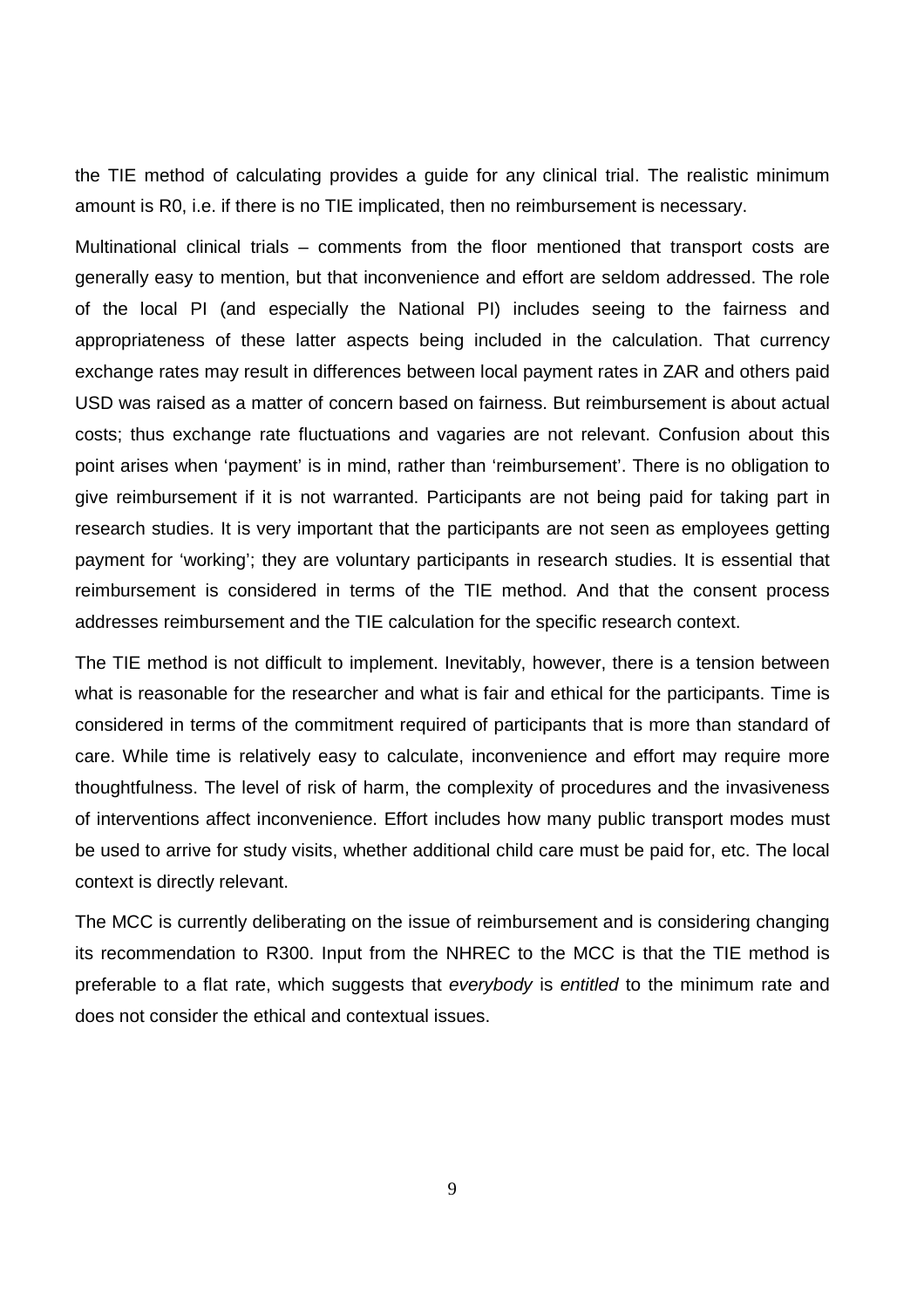## 7. Post-trial access (or continued access) to study medicine; how to optimize fair benefitethically?

Concerns abound about participants who are 'doing well' on study medicine being able to continue after the trial is over. The newest revision of Helsinki Declaration includes a mandatory statement requiring continued access, without providing any guidance regarding phase of clinical trial or otherwise. Many RECs and researchers agree with this call but some advocate caution on ethical grounds. Concerns include that the evidence for shifting from experiment to clinical care may be scant; that the line between research and clinical care is being blurred; that longitudinal information about side effects is seldom available so early; and that appropriate analysis in light of end points is essential to inform decisions. Furthermore, what is the ethical obligation of RECs? To facilitate 'rescue' of participants at end of trial?

Clinical trial design is well established for good reasons – protection of participants is paramount. If continued access is permitted, are they participants? Does this mean imposing extension studies on all trials? Who oversees participants' well being? Who pays for the medicine or for the possibility of medicine related injury? The insurance policy ends when the trial ends. Caution requires that a much more nuanced approach is adopted to ensure that participants can share in fair benefits of the trial, including continue on medicine that has beneficial outcomes.

#### **TEA 11h00-11h30**

#### **8. Technical topics: 11h30-12h45**

8.1 Electronic CRF & source documents: how should these be described, regulated? What is an electronic signature?When you deliberately sign your own signature and preserve it in electronic form, sometimes well-protected and sometimes not. It looks just like the handwritten signature.

Other versions of electronic signatures are becoming accepted – e.g. typed in certain font.These latter types of signatures should not be accepted. Importantly, the person whose signature is appended to a document must know that this is happening. Also, how do electronic signatures link to mindful/responsible signing off? Security measures need to be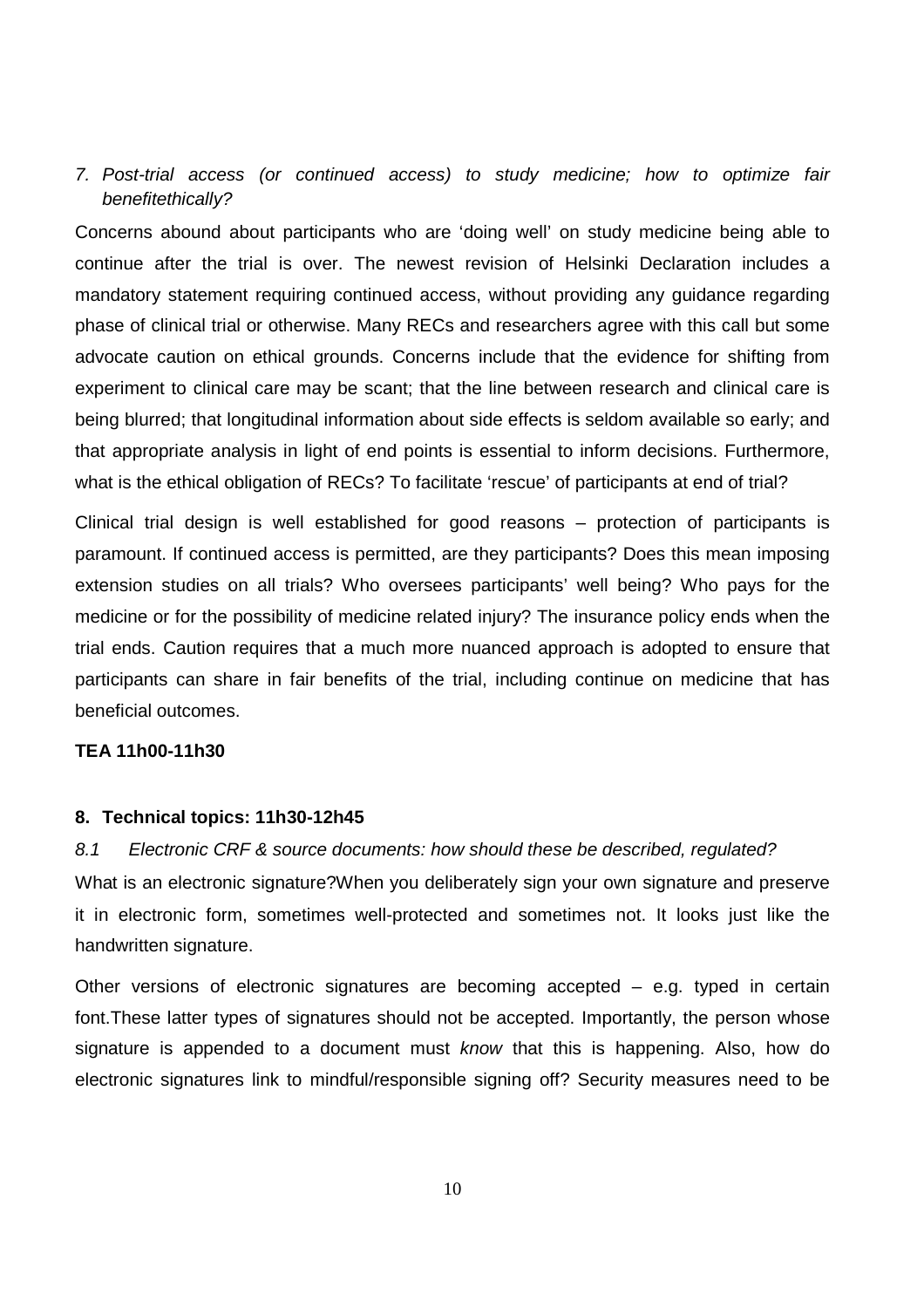built in. And some process to show that signature is yours. The implications of misuse of signatures are serious.

In the clinical trial context and the research context more generally, applications carry signatures of e.g., HOD, supervisor, etc. For clinical trials, a number of source documents must be retained as original records in the study files.What does 'original' signify? Hard copy or electronic?

Several questions were posed but not definitively answered:

- Is it fine that electronic signatures can be used for the source documents?
- What format of signature is 'legally binding'? Depends on what is being signed e.g. email can indicate entering into a contract; but other issues (eg, signing will) require witnessed handwritten signature. Question is not whether electronic signatures are ok, but rather how to incorporate these into the Guidelines. No clear guidance forthcoming yet.
- Electronic documentation brings advantages including easy access to further information. But accessibility to electronic services is potentially an obstacle.

Suggestion: align REC processes with institutional policies. And use established processes in other jurisdictions where these are appropriate for local use. NIH & ICH & FDA documents refer to use of signatures.

• How does this affect the participants signing informed consent?ICF is not a contract. But different implications (fewer) implications for harm as no legal issues.

Nothing that is stated in GCP guidelines would impose – it would permit. This would ensure alignment with institutional policies.

The issue for SA GCP is how to explain issues re electronic vs manual signatures.

8.2 Electronic signatures: how to ensure that the responsible person reads the document before his or her signature is added?

Covered under 8.1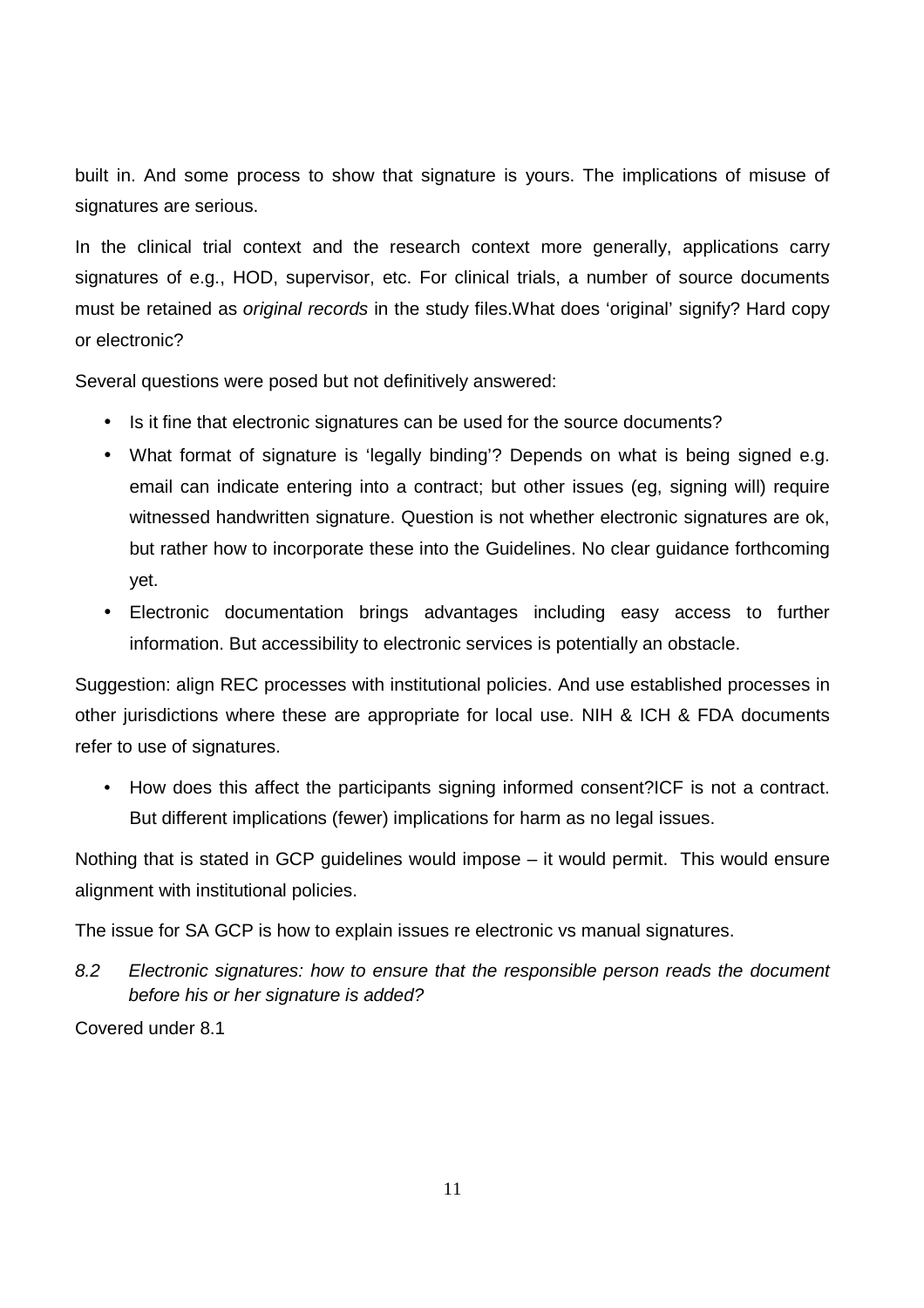#### 8.3 National PI – how should this role be described, regulated?

A national PI is envisaged particularly for multi-site studies in the country and especially when some sites are not in SA. This is important because the locus of overall responsibility is not clear otherwise.

Views needed on how this role should be described or regulated?

Responsibility – research management, monitoring & record management responsibility would lie with the national PI.There are budgetary implications associated with nominating a national PI.

Would giving status as a national PIresult in other sites being sub-sites? MCC recommends that national PI role is advisory only as part of a study advisory board. MCC is still deliberating on this role.

A related question was asked about review reciprocity between RECs of different institutions. Some perceive there to be a 'lack of cooperation' between different universities' RECs, especially when one study has multiple South African sites. Why must multiple REC reviews and approvals be obtained? A suggestion was that there is need to discuss the role and responsibilities of a national PI. The question also speaks to the issue of reciprocity, as discussed in the DoH Ethics in Health Research Guidelines. Several issues are implicated: sites do not necessarily share the same contextual factors; factual information rather than perception should guide RECs. Institutional risk and other related factors should be considered. However, reciprocity of review is permitted. As HRECs are audited and evaluated, the standard of ethics review and administrative processes will become more standardized which in turn will help to boost confidence amongst RECs. It is currently open to any REC to decide to rely on a review of another registered REC and to expedite its own review process. Decisions in this regard should be based on appropriate information supplied by researchers, e.g. review correspondence from the full review REC.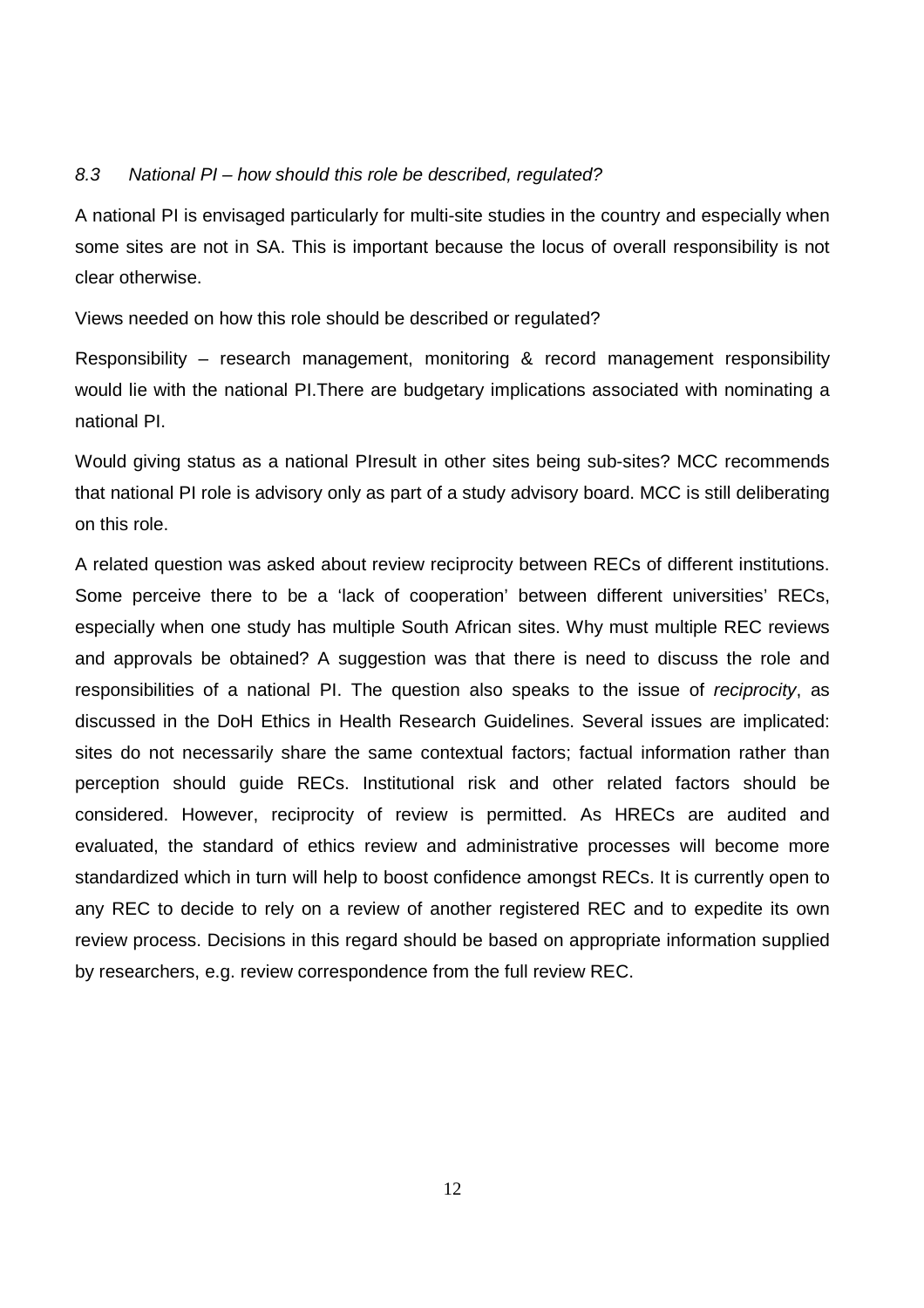8.4 The need to customise clinical trial design and procedures for SA: E.g. inclusion/exclusion criteria: comment received 'the entry criteria cannot be changed for South Africans and it is irrelevant whether they are appropriate for South Africans – they need to adhere to same entry criteria…

#### Discussion points:

Is this where the role of a national PI comes in? To customise criteria for a South African population.

The notion of customizing entry criteria may be misunderstood in this comment – it is accurate to state that entry criteria cannot be different for one group. That would introduce a confounding factor which would make the research unfeasible. However, some of the design features, consent processes and other aspects can be adapted to suit local conditions. One commonly criticized feature is the failure of PIs to ensure that the consent documentation is appropriate for the reading age and ability of the local population.

#### 8.5 How to manage discrepancies between 2006 SA GCP and comments made:

The concern is that the revised SA GCP states requirements which certain commentators find contradictory or inaccurate. E.g.

8.5.1 The MCC is responsible for reviewing the study design for scientific validity and safety and to ensure that all legal and ethical requirements have been met.

**Comment:** It is not within the MCC scope to review the ethical aspects of the trial – only scientific aspects and safety of the IP.

It is true that sometimes a guideline reflects a position that may have changed over time in practice. However, it is not possible to separate the ethics from the science (and safety issues) of a protocol – ethics is inherently intertwined with the scientific and safety aspects. An interesting point is that some RECs do not favour the MCC also reviewing the ethics of a study. It is unclear why this is the case. Similar views arise about different entities reviewing 'the science' and ethics of a proposal.

8.5.2 The MCC must ensure that the trial site is licensed.

**Comment**: Licensed as what or by whom? e.g. what license should research sites have? Is MCC approval for a site considered to be a site license?

This question was not answered directly.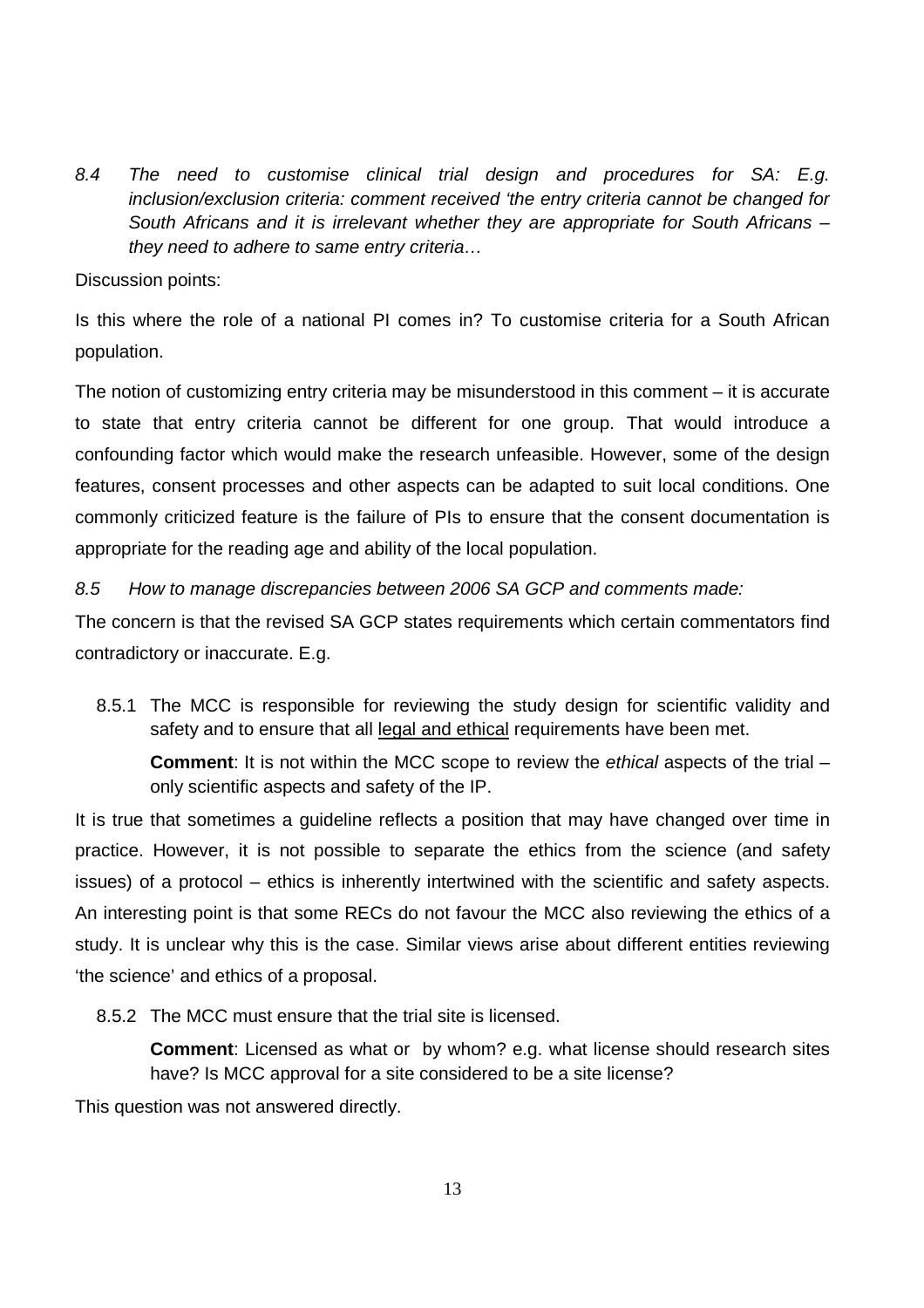Another issue relating to gatekeeper functions was raised: who should review first? What to do when conflicting reviews are given by the REC and the MCC? The first question is a process question: generally, PIs are advised to submit applications simultaneously to minimise delays. However, final approval from the REC is generally subject to the other permissions being in place. It is also important to note that just obtaining ethics approval doesn't mean that research can just go ahead – gatekeeper role is essential. A study might be ethical, but it might not be practical or feasible to conduct research at a particular site.

The total process of obtaining ethics approval and permissions from the various regulatory authorities and institutional gatekeepers must be considered by the PI and planning should occur accordingly.

How much of this confusion has to do with the content of training that researchers do in order to conduct research?If training is currently only GCP and regulatory in nature, then perhaps training needs to be considered differently.More education and training might assist to address some of this confusion. It is apparent that often PIs do very little preparation before submitting protocols for review, regarding community engagement or stakeholder involvement in the study. Applications often do not contextualise the planned research adequately  $-$  it is important that these issues are considered.

What is also apparent from the discussion is that, in this context, perhaps the guidelines need to elaborate a bit more on certain points. Need to consider how to provide extra information to elaborate on points.Clarity needed whether this information should be in the DoH Guidelines or GCP Guidelines.

There is also a lack of clarity re different gatekeeper functions for health-related research nationally and provincially. It would be important to clarify roles.

There is still confusion re functioning of provincial research committees, and the gatekeeper function.Liaison between NHREC and NHRC needs to be stronger to ensure that information regarding the role and function of provincial committees needs to be disseminated.It is also important to consider complexities of stakeholders and sites and combination of regulatory and practical issues in planning of research studies. Health Systems Trust piloting online database to improve links between RECs and provincial research committees.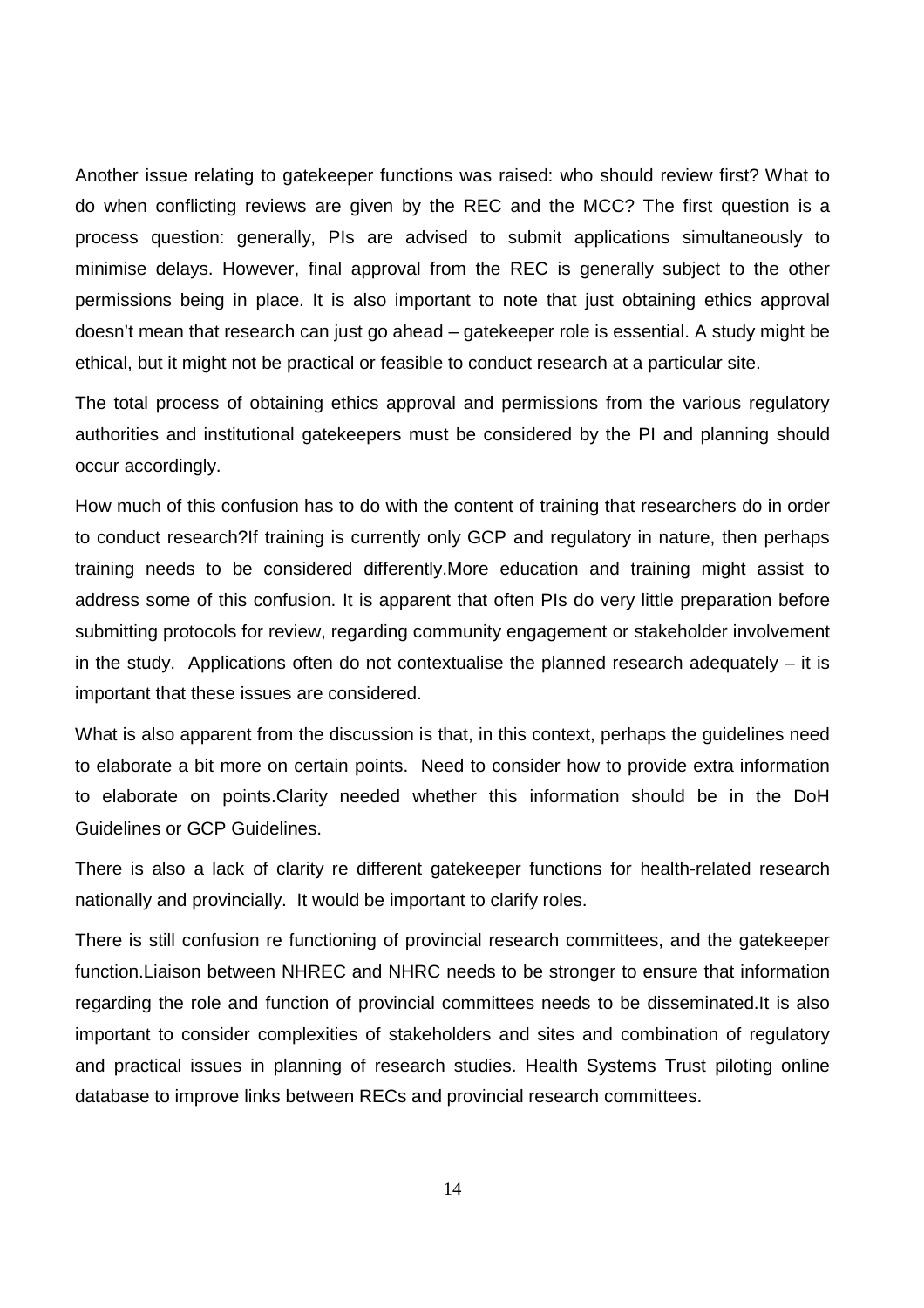Given the absence of clarity regarding getting the requisite clearances, how should this be presented to gatekeepers and getting appropriate approvals.Advice to researchers should be to get all necessary approvals and to ensure that due diligence is followed, especially considering different timing of different review processes.Submissions can occur in parallel. RECs can provide provisional clearance, pending MCC and institutional approval.Guidelines highlights that one cannot commence research until all appropriate approvals have been obtained.Any letter from RECs **must** state this clearly.

#### 8.6 Guidance on how to determine level of risk

Harms can be physical, social, emotional, third party, psychological, etc.National and international guidelines refer to minimal risk, more than minimal risk and high risk.

Risk is generally measured in accordance with every day risk encountered by the person. For example, taking part in a cycle race. There is inherent risk of harm associated with taking part in a cycle race. Does one include these inherent risks when evaluatingthe risk of harm for the study? I.e. that which would exist around you – how should this be considered? E.g. measuring heart rate during the cycle race. Risk of harm from this measurement is minimal, but the context of the cycle race is potentially risky.

Another example is vulnerable adult participants suffering from serious illness or socioeconomic deprivation. The everyday risk of harm might be that participants are hungry and so this is not a study related risk of harm but it is relevant that this deprivation might affect potential participants' ability to make decisions, including a voluntary informed choice about whether to participate.

An example of a lab-based study where participants are subjected to cycling intervention. The risk evaluation for this study would be different compared to taking part in an established cycle race.Indeed it would. Appropriate screening can facilitate safe participation in the research.

Regarding the established cycle race, should the REC ask availability of first aid, traffic control, etc. in terms of event? Important to consider whether the study would add to risk of harm or create a context for increased risk of harm.It is important for RECs not to 'mission creep' i.e. to go beyond the bounds of their proper mandate; they should notimpose undue burdens on researchers, which have the effect of limiting research.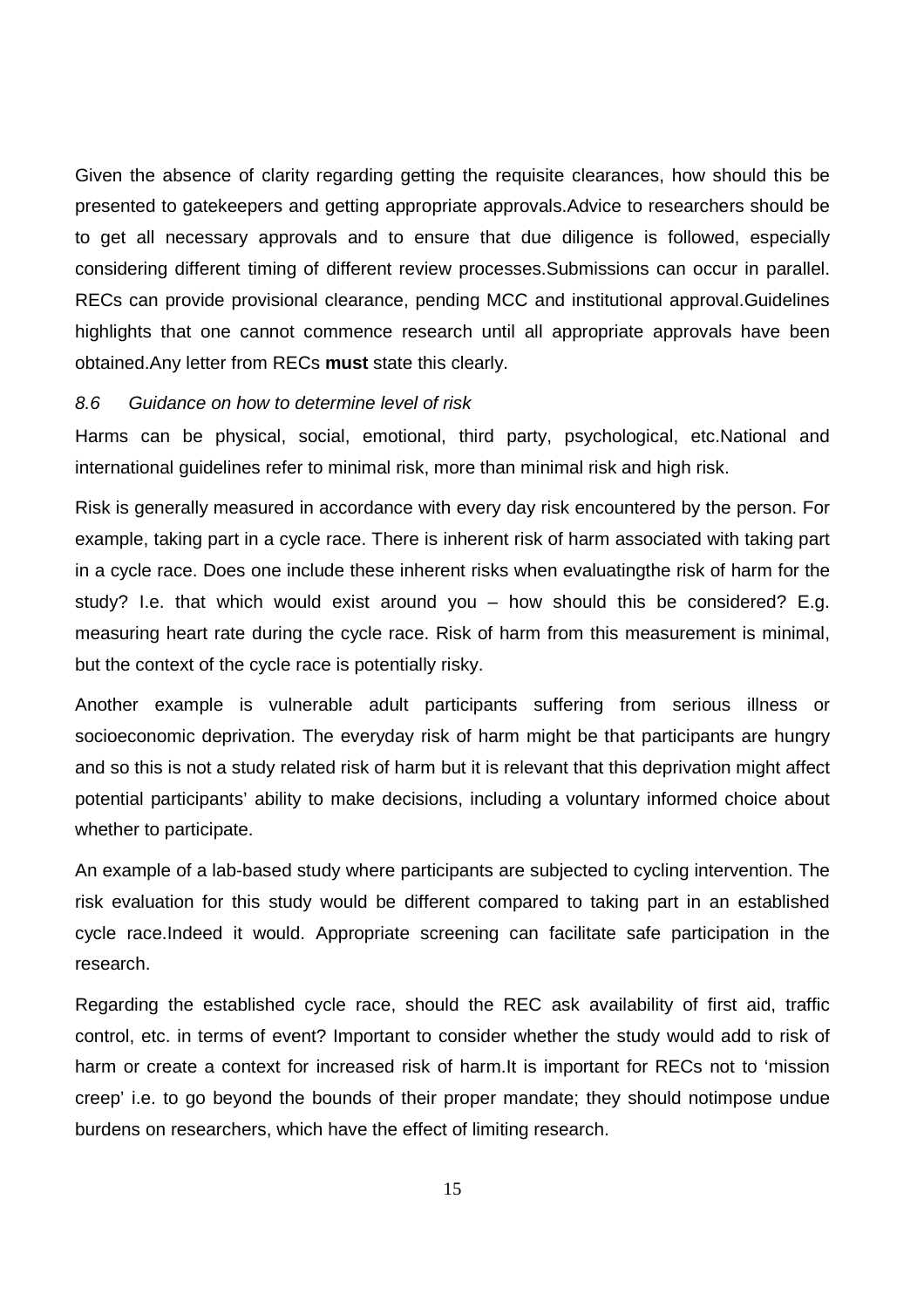A request was made for a checklist for evaluating minimal risk. A checklist should be wellunderpinned by ethical considerations. Subjectivity in checklist approach should also be considered. What does it mean in context? How is vulnerability assessed in within the appropriate context? Some RECs have devised such lists. Perhaps they are willing to share with others. Those that are willing are requested to forward them to the Secretariat for posting on the website (with appropriate acknowledgements of course).

Training of researchers in risk evaluation important. Important for researchers to justify and motivate. Sometimes checklists can provide an 'out' and do not encourage researchers to think about their research context. But, checklist can also stimulate thinking and facilitate understanding context. Prop Pope also highlighted risks or harms associated with social sciences research. Being thoughtful and mindful and being guided by checklists is very valuable in terms of appropriate identification of risk.

If the understanding of minimal risk is improved, what are the implications for high risk studies? Is an effective mitigation plan acceptable or does it mean that a high risk study cannot be approved? Understanding the level of risk of harm does not hold out necessary implications for whether research can be approved. Rather, it assists the REC and researchers to plan appropriate mitigation measures. It also permits potential participants to understand what is envisaged and what will be done to minimize the harm from occurring.

#### 8.7 Open access to research data – how to regulate ethically and fairly?

Attendees want better clarity regarding how open access to research data works and what makes it work well.There are many processes to consider (ethical issues, institutional processes, etc.) and to engage with.We also need more information about what ethical aspects of open access should be considered and prioritised.

#### **LUNCH 13h00-13h40**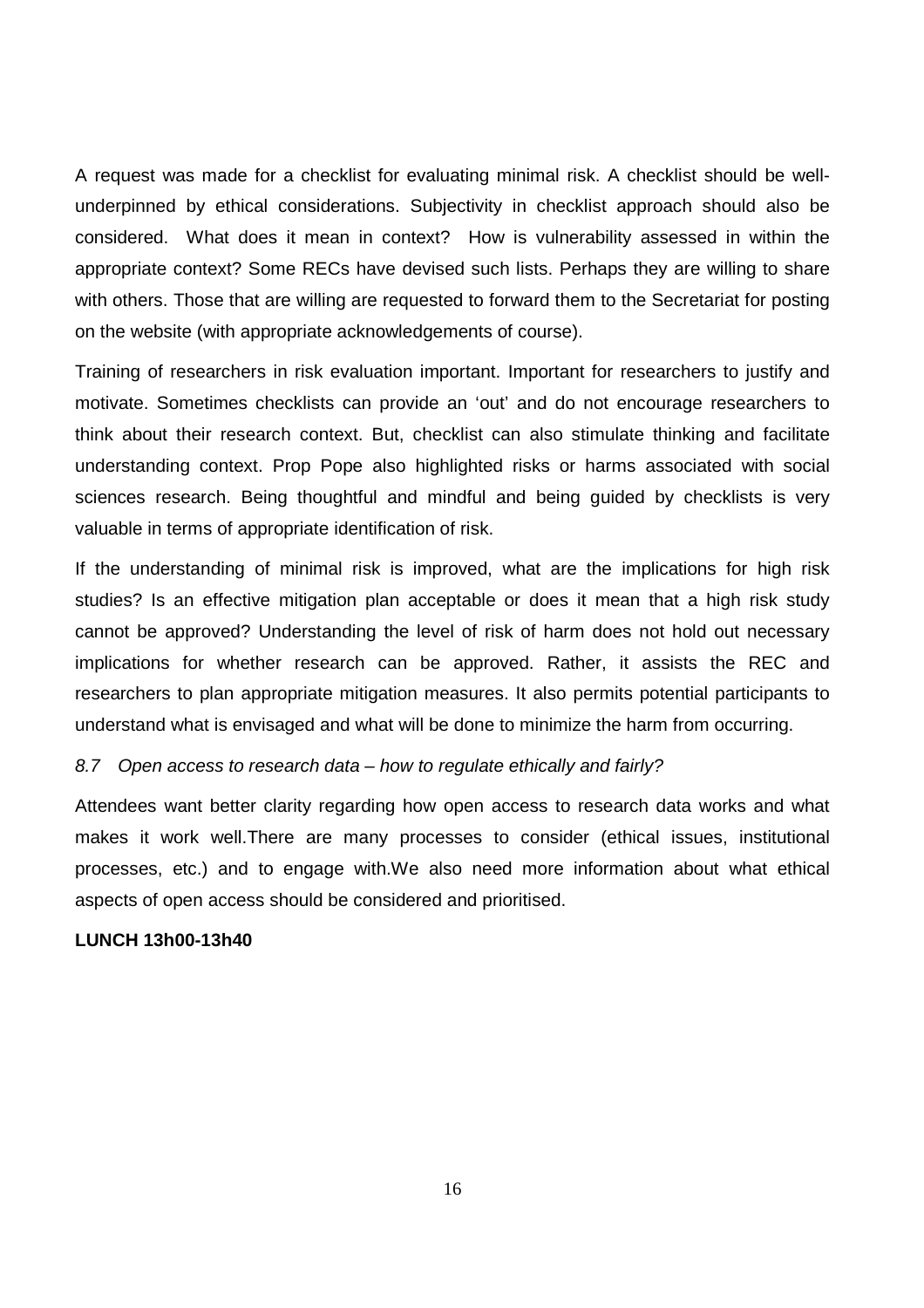#### Plenary session

Questions:

1. Status of research ethics committees – what is the timeline for the accreditation process; and is provisional accreditation the same as full accreditation?

Please note South African does not have an 'accreditation' process; instead the National Health Act provides for 'registration' of audited RECs. There are no specific timelines for the registration process.Once application documents are submitted, an assessment visit takes place; this is followed by an audit process. As soon as any queries or gaps are addressed, full registration is achieved. Between the initial assessment and full registration, provisional registration is noted. Only after full registration, does the REC receive delegated Ministerial authority regarding approval of 'non-therapeutic research with minors'. Apart from the delegated authority, the work of the REC remains the same for provisional and full registration. However, recognition by others e.g. regarding reciprocal review, depends on full registration. The purpose of the assessment and audit processes is to strengthen the review process and to achieve a high standard both procedurally and substantively across the board.

Re current timelines, there has been a lag for some provisionally registered RECs.The NHREC apologises for this. The reasons include logistical matters and access to funding. The backlog is being addressed: several audits are taking place in May and June 2017.

2. What if two ethics committees are in close geographical proximity – one is fully registered and other is provisionally registered. What happens if a researcher bypasses the fully registered committee and approaches the provisionally registered REC? Is there a choice between committees?

The registration status should not influence the quality of review. However, if a newly established committee is approached, that committee should be able to consult with the more experienced committee. In general terms, an institution does not permit 'forum shopping' i.e. permit researchers to look for a favourable landing place. There will be institutional policies which should be adhered to. Where an institution has more than one equivalent RECs, there should be a procedure to prevent inappropriate forum shopping e.g. shared lists of applications received or agendas etc.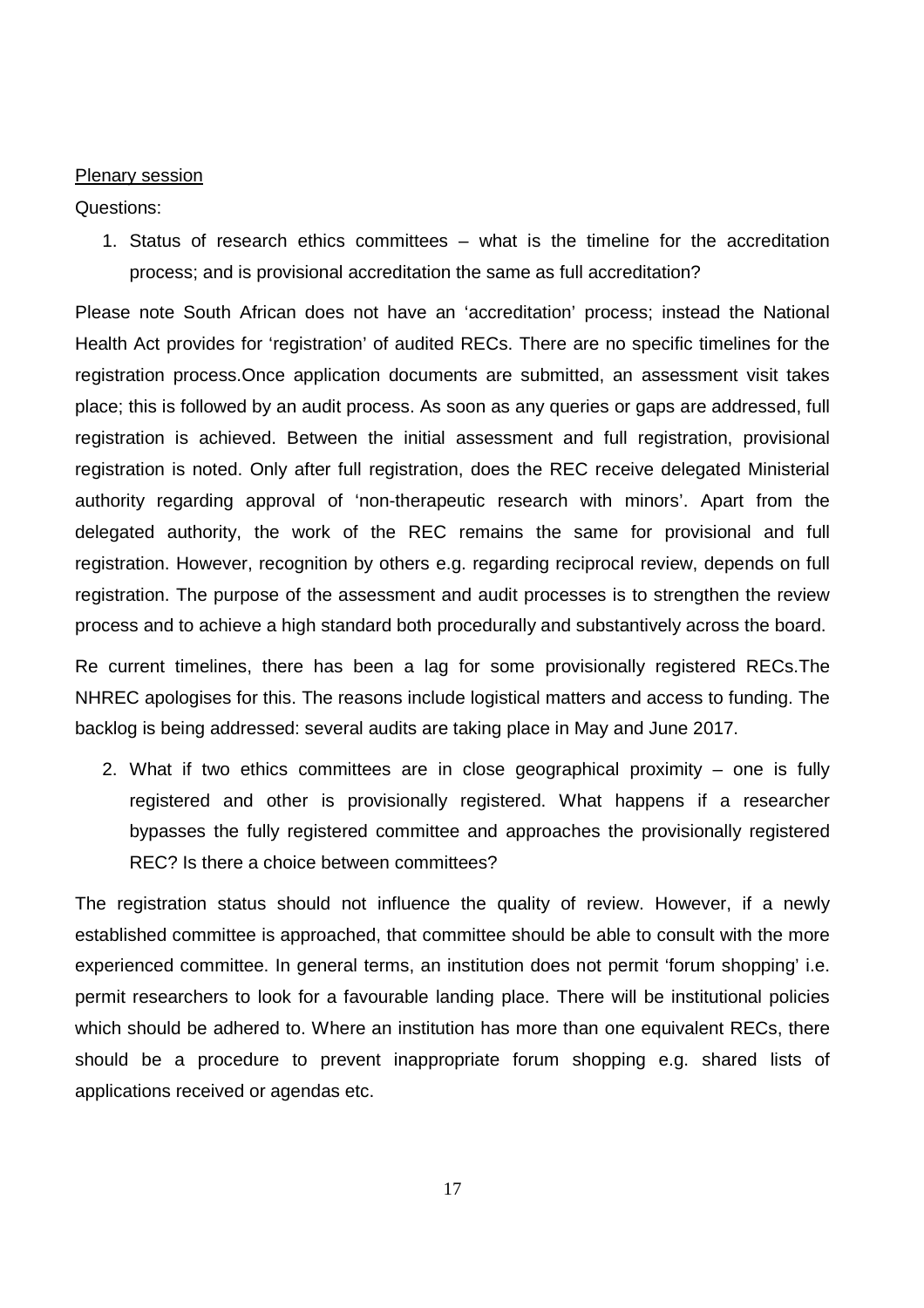## **4.2 Animal RECs discussions (Dr Mohr and Prof Brink)**

### **1. Welcome and introductions**

Thirty-six delegates attended the AREC session, representing ARECs from across South Africa.

Dr Bert Mohr (session Chairperson) introduced the NHREC Animals in Research Working Group and provided an overview of the NHREC's mandate for ARECs, which include to determine guidelines for the functioning of health ARECs, to register and audit health ARECs, and to set norms and standards for conducting research on animals, as per Section 72 (6) of the National Health Act No 61 of 2003.

#### **2. NHREC audit of ARECs – key findings and recommendations**

Dr Mohr presented key findings and recommendations from the NHREC Final Report of 6 Oct 2016 on AREC audits, with a focus on moving forward constructively as a national animal ethics community.

The purpose of auditing the 17 ARECs was to ensure objective, independent, quality oversight so that the public is assured that ARECs meet optimal standards of ethical practice and that humane requirements for the care and use of animals are met. It was emphasised that it is through auditing processes that the NHREC can identify ways in which to build greater capacity in ARECs.

The auditing standards were based on the South African National Standard for the Care and Use of Animals for Scientific Purposes (SANS 10386:2008) and the National Department of Health's (NDoH) publication Ethics in Health Research: Principles, Processes and Structures, 2015.

In terms of best practice, the message was positive overall with most ARECs being well established, resourced and functioned well, e.g. all had SOPs (though not always complete) with 94% meeting regularly to review protocols. The composition of the ARECs was largely compliant, e.g. 88% had a veterinarian, 76% had a community representative and 82% had a legally trained member.

Areas for improvement included that only 53% of ARECs had documented animal research ethics training for their members; 47% of ARECs did not have clear guidelines on post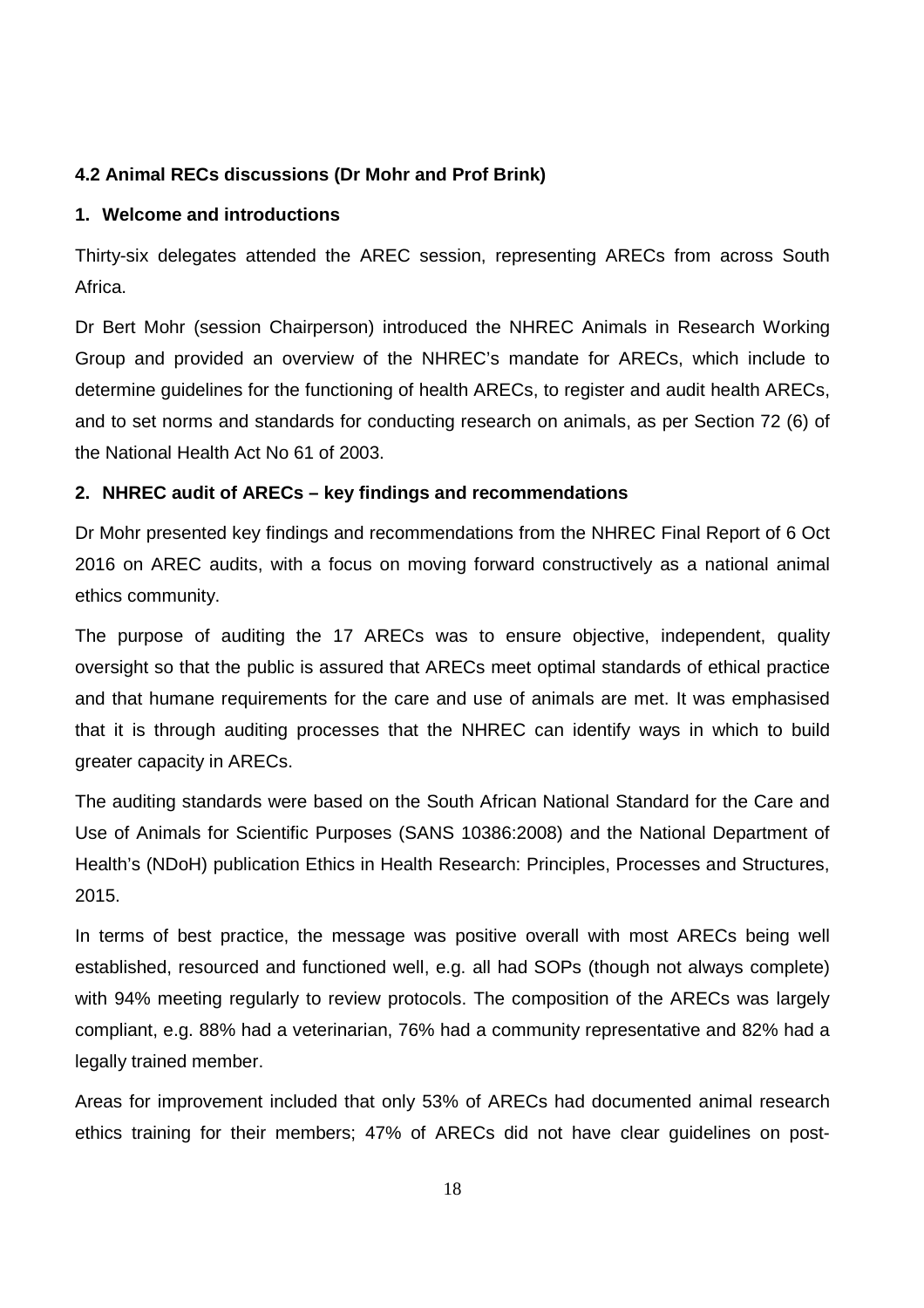approval monitoring and evaluation of approved protocols; and registration of research animal facilities with the SAVC and inspection by the NSPCA or other welfare organisations was considerably lower than expected.

Recommendations included the need for formal documented training of ARECs, including prioritised induction training of new members; AREC membership should include all required categories and reflect the South African population's demographics; AREC members should be given appointment lettersthat specify assurance that their organisation or institution will provide legal protection in respect of liability that may arise in the course of bona fide conduct of their duties; AREC Terms of Reference and SOPs should be clearly separated and aligned with the relevant standards; Post-approval monitoring and evaluation of approved studies must be conducted and documented by ARECs; ARECs should inspect research animal facilities and produce inspection reports, with recommendations implemented and clearly documented to be readily available to auditors; facilities should be registered with the SAVC and inspected by animal welfare organisations; and guidelines concerning the responsibilities of researchers and teachers should be made available.

Dr Mohr reiterated that the audits identified ways in which to build greater capacity in ARECs, rather than being punitive. A supportive environment for nurturing ethical animal research will include development of the national animal ethics community. Together everyone achieves more.

A key message from Dr A Motsoaledi, Minister of Health, in the report highlighted how the NHREC's work contributes significantly to the enhancement of dignity in South Africa. Reference to the dignity of animals can be found in modern international legislation regarding the care and use of animals.

The meeting was reminded that all registered ARECs are required to submit an annual report to the NHREC. Annual report templates are available on the NHREC webpage. The report template will be further refined in future in order to be more specifically applicable to ARECs.

# **3. The education and training needs of ARECs in South Africa – SAALAS survey feedback**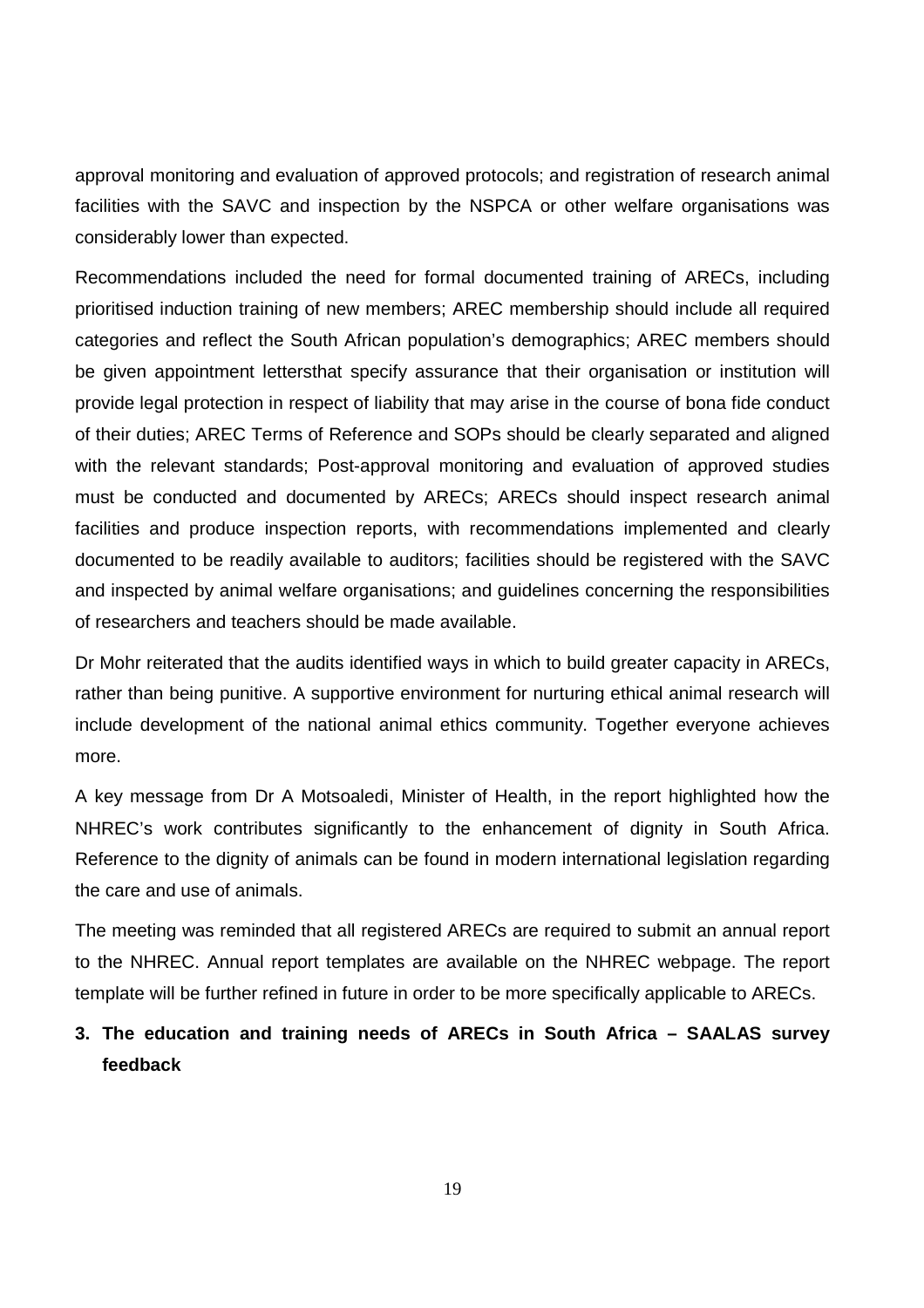The need for education and training of ARECs was discussed in light of the NHREC audit report. The NHREC's mandate does not extend to provision of education and training for ARECs. Given the importance of education and training in achieving the required standards of AREC functioning and animal research, it was agreed that the topic should receive dedicated attention in the day's agenda.

Prof Tiaan Brink (session Vice-Chairperson) presented an overview of the interim results from the national online survey (anonymous) of AREC Chairpersons that was conducted in 2017 by the South African Association for Laboratory Animal Science's (SAALAS) Working Group (WG) for Animal Ethics Committees (AECs). The survey was aimed at identifying education and training needs of AECs.

The survey received 22 responses, representing diverse scientific areas and ranges of animal species. Highlights of findings included: The preferred mode of training was workshops at own institution, followed by online learning (self-pace courses or assigned readings), workshops at other institutions and conferences. Gauteng was the preferred site of training, followed by the Western Cape.

The main challenges for AEC training include funding (for travel and registration fees), insufficient human resources to provide training (i.e. number of staff and their professional time), insufficient clarity regarding the type of training required, and limited time of AEC members to attend training.

Preferred training topics included how to perform effective ethical review, laws and regulations, South African National Standards 10386, requirements for inspections of animal facilities, moral philosophy, compassion fatigue, practical application of the Three Rs and care of specialised species.

#### **4. Education and training of ARECs in South Africa – practical solutions**

The meeting considered how to implement the education and training of ARECs. No comprehensive national platform currently exists. As a community, we can support each other and share resources.

Several institutions shared their experience on in-house training for AREC members, some consisting of short or informal sessions and others more structured. Often institutional training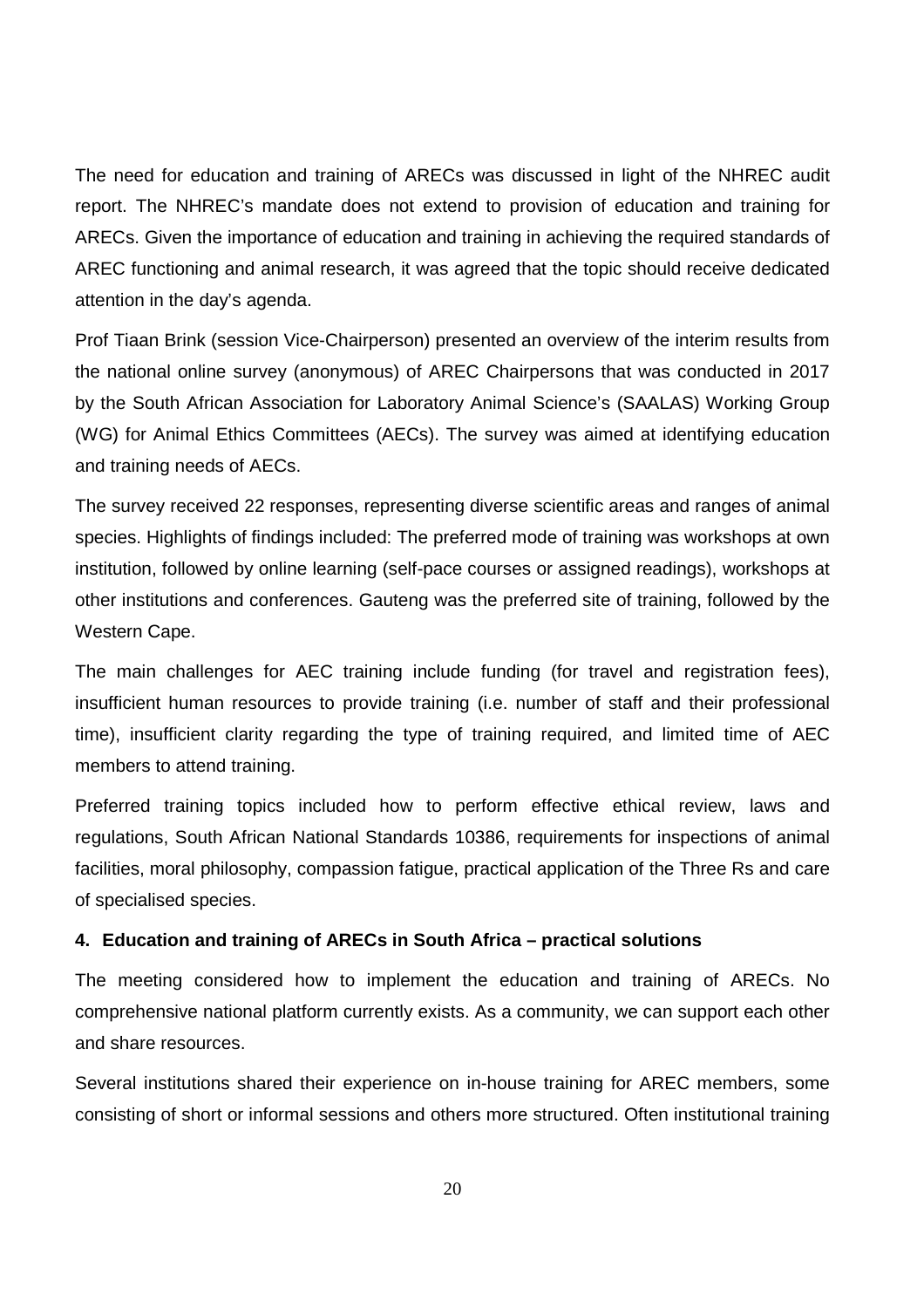is aimed mainly at researchers, rather than AREC members. Some ARECs receive formal animal ethics training from private service providers. Associations are increasingly playing a role, e.g. the SAALAS conference near Cape Town (1-3 Nov 2017) will include sessions on effective animal ethics review, as well as a session dedicated to education and training of AREC members by the SAALAS WG for AECs, which will address topics identified in the survey. Other associations, e.g. SARIMA, play a role for administrators, while the newly constituted REASA may play a future role. A proposal was to develop online training courses and to develop a database of existing online training resources.

How to make efficientuse of limited resourceswas considered i.e. to reach as many ARECs as possible in a single national training event. A proposal was to hold a training event for AREC members on the day after the 2018 NHREC Annual Joint meeting in Pretoria. This would save travel costs for many registered AREC members, which are a major expense. It was proposed that the SAALAS WG for AECs could consider hosting the event at a separate venue to achieve clear separation from the NHREC meeting. Delegates were in broad agreement that this proposal should be pursued.

It was agreed that training should cover theoretical principles and knowledge, as well as practical implementation of the principles (e.g. effective ethical review of animal research proposals). Training should be offered on various levels, e.g. induction training for new members (how to function effectively on an AREC), continuing professional development and refresher courses for existing members, as well as more specialised training for subsets of AREC members, e.g. veterinarians, administrators, facility managers and lay persons. There was general agreement that animal species covered should include agricultural animals and wildlife, since many registered ARECs evaluate these and the same standards should apply; ethical standards should not depend on the animals' location.

Concerns were raised regarding perceptions of lack of institutional support for AREC training in some instances. It should be emphasised to the institutional official who bears ultimate responsibility for animal research that education and training of ARECs is a requirement for NHREC registration.

Other aspects raised include that a simple method to build capacity for newly constituted ARECs is for members to attend AREC meetings of nearby institutions that have established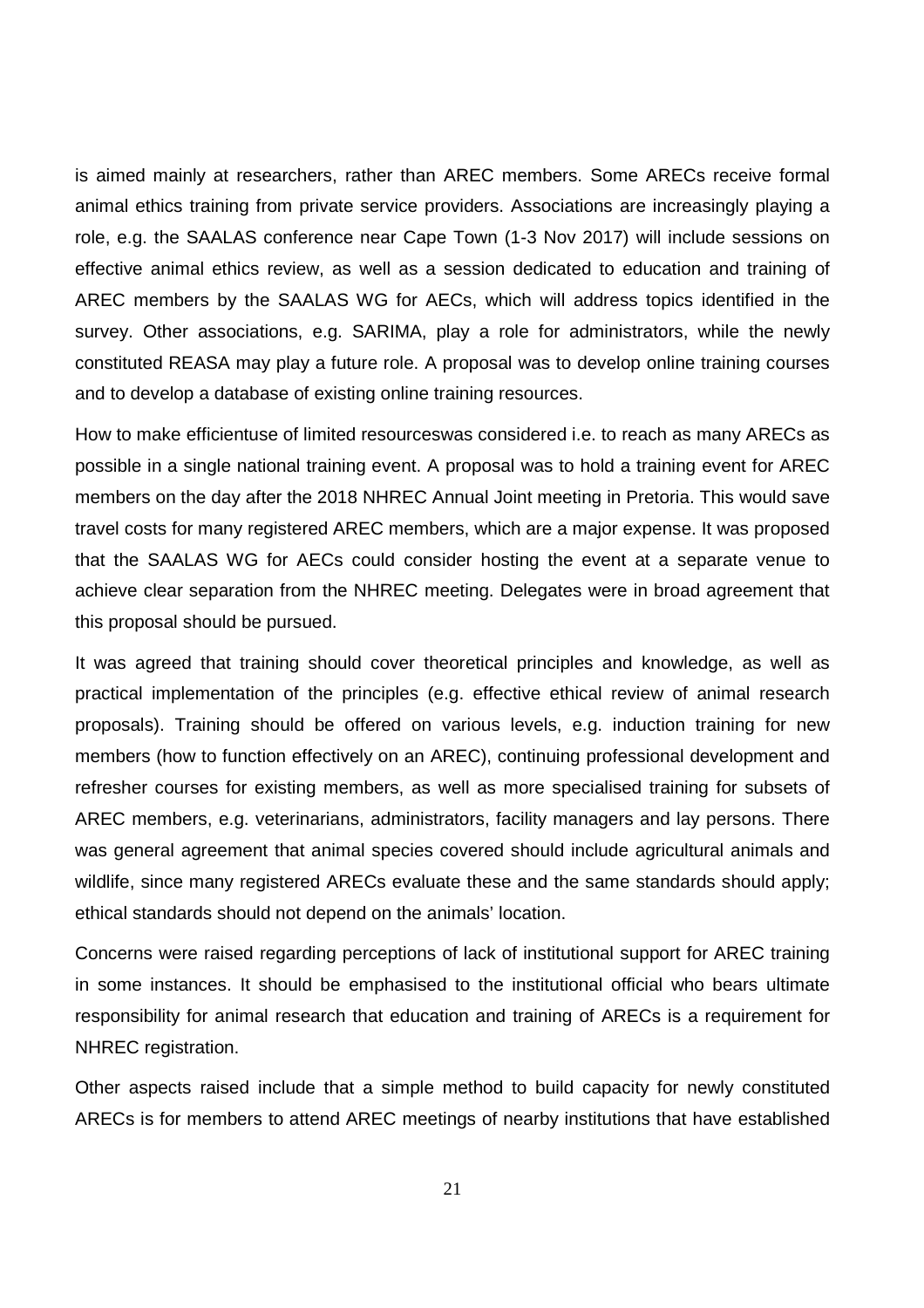capacity and experience. It was discussed that lay members (Category D) can be difficult to find and retain, though some institutions have had good success with this. Training of lay members is critical. The point of openness and development of trust between ARECs and the scientific community they support was also emphasised, as this is the way to further interests of ethical practice in animal research.

# **5. Cooperative animal ethics oversight and monitoring agreements for interinstitutional animal research in South Africa – proposal for the development of national best practice guidelines**

Multi-institutional and contract-based animal research is becoming common in South Africa. Several institutions shared examples. Animals are often transferred between institutions (e.g. for imaging). Resource constraints support the development of regional collaboration and resource sharing. The meeting considered this contemporary topic in the context of AREC oversight of approved protocols.

Inter-institutional animal research presents advantages, but also carries the potential for increased institutional reputational or legal risk, which should be managed. In collaborative studies, ethical obligations may extend to animals housed or subjected to procedures at other institutions' facilities. Collaborations may also raise additional requirements by funders for welfare assurance. Examples were cited how such complexities can increase in cases when international companies are involved.

The meeting concurred that it is essential to have formal agreements between institutions prior to the initiation of collaborative animal studies, which clearly outline the responsibilities of the various parties, including during animal transport. The ownership of animals should be specifically defined, since this has legal implications, including details of any transfer of ownership. Agreements may take substantial time to finalise and this should be factored into project timelines. Legal opinion should be sought, with intellectual property and confidentiality components appropriately considered.

It was considered that such cooperative agreements are based on trust and mutual understanding. Components for the establishment of trust include openness, compliance, facility standards, animal welfare and ethical oversight systems. There was agreement that it should be ensured that oversight and animal welfare meets appropriate standards at all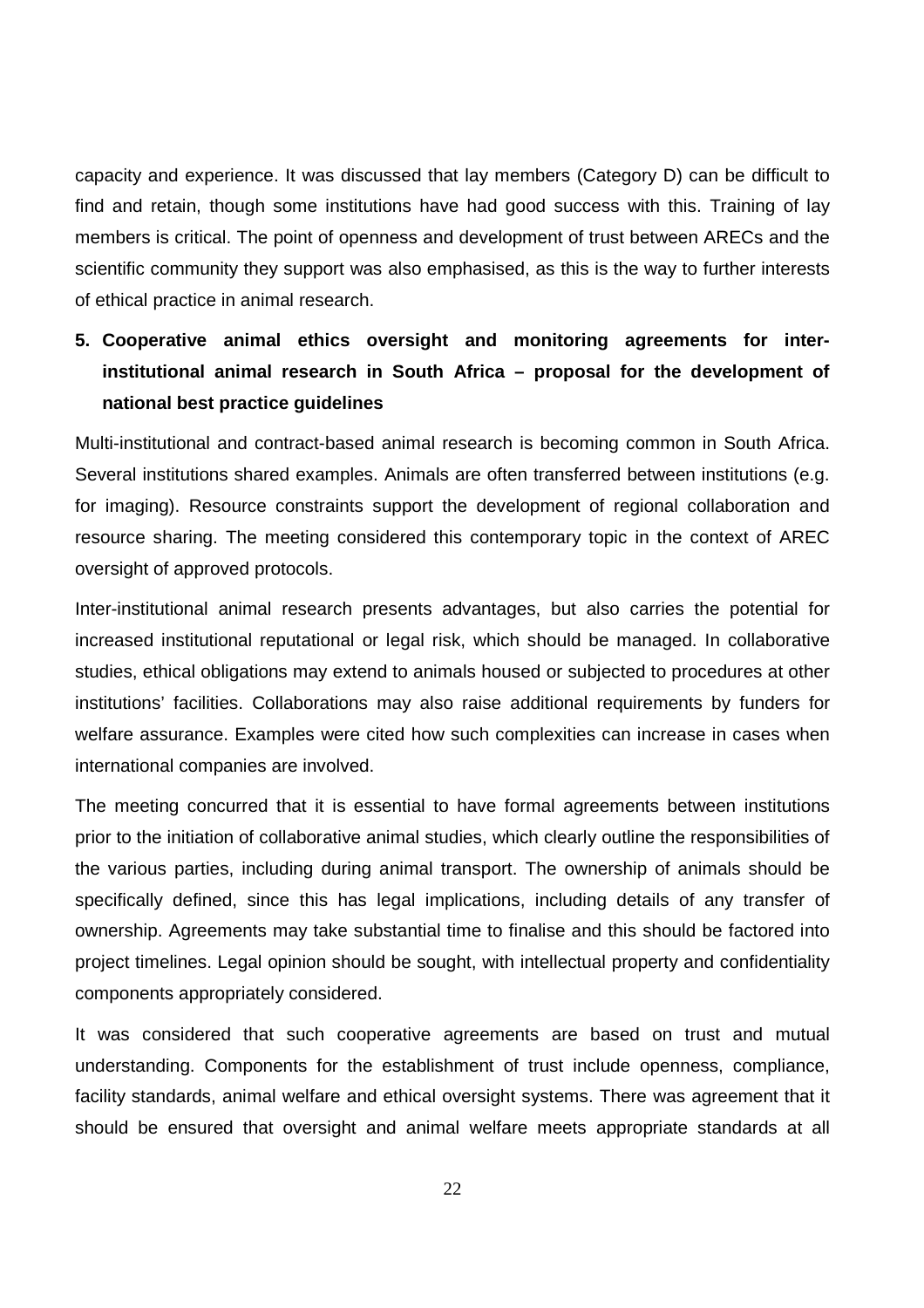institutions where animals will be housed. Reporting requirements should be clearly defined in agreements, as well as access to animals. In this context it was discussed that reporting requirements should not be seen as policing exercises.

It was proposed by several delegates to inspect the facilities of other (collaborating) institutions, before the collaboration is initiated, in order to confirm animal care standards. The availability of veterinary care and response times in emergencies should also be considered. NSPCA inspections are required and recommendations in inspection reports must be addressed. The NSPCA is however not currently resourced to enable inspection of all animal facilities on a regular basis.

The competence of AREC functioning and oversight, including post-approval monitoring (of protocol adherence), should also be established. Some institutions have discussions with other institutions' ARECs during initial facility inspections. ARECs may also be asked to complete questionnaires. There was broad agreement that all ARECs involved should be registered with the NHREC, with SANS 10386-compliant review and oversight. Ethical review and approval should be conducted by the ARECs of all institutions involved, unless this function is formally delegated, as per SANS 10386.

There was agreement that it would be efficient to have national guidelines for cooperative animal ethics oversight and monitoring agreements for inter-institutional research. The NHREC Animals in Research Working Group would work towards the development of national best practice guidelines. It was proposed that some principles of multi-site GLP studies might be relevant.

## **6. Update on revision of the South African National Standard for the Care and Use of Animals for Scientific Purposes (SANS 10386:2008)**

Sr Erika Vercuiel (NSPCA Animal Ethics Unit) informed the meeting that the revision of the SANS 10386:2008 is in an advanced stage. First drafts will be circulated later in 2017, working towards publication of the revised standard anticipated for Dec 2018.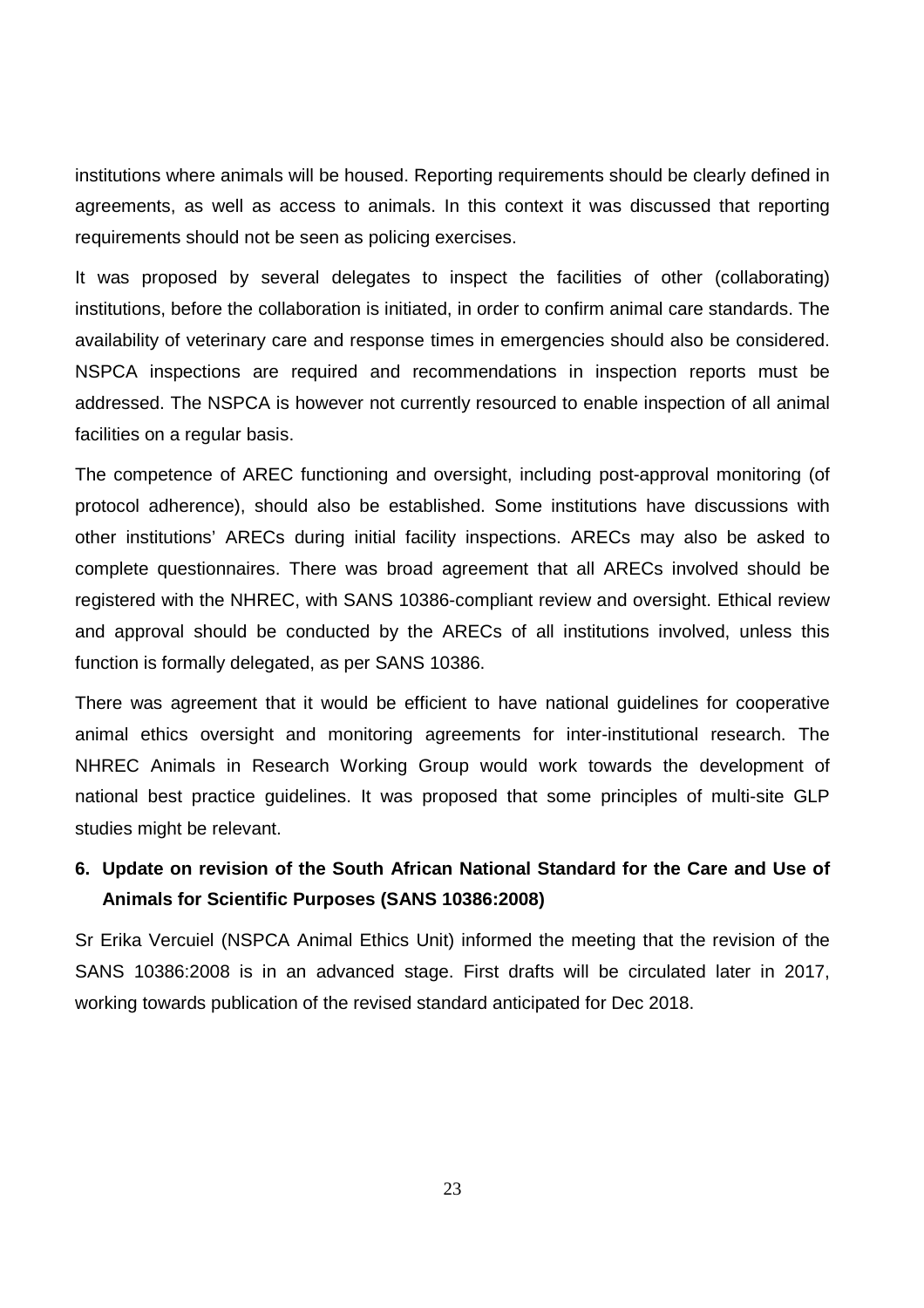## **7. New national Animal Welfare Act under development by DAFF**

Limited information was discussed. Drafting of the Act is expected to take a few years. It is understood that the care and use of animals for scientific purposes would be included in the Act.

## **8. Regulating standards for performance-based functioning of ARECs in South Africa**

ARECs with non-compliance issues identified in the 2016 NHREC audits will be followed up soon, in order to establish compliance with required standards and to enable full registration. Thereafter, the NHREC will perform quality-assurance audits in around 3-5 year cycles, in order to ensure that the functioning of ARECs and the conduct of animal research continue to meet relevant standards.

#### **9. Other matters**

The point of NHREC registration of Animal Ethics Committees that do not oversee health research was queried. Are these AECs eligible for NHREC registration? The answer includes that there are non-health related research ethics committees that have registered with the NHREC on a voluntary basis. The approach taken is that the guidelines represent the minimum national benchmark to encourage high standards. In essence, NHREC registration provides a quality-control mechanism for institutions to maintain public confidence, enable high quality science and safeguard animal welfare.

National regulation of practical competence of persons who perform procedures on animals was raised insofar as knowing which professional Council oversees such functions,e.g. regarding wildlife; which procedures on animals are regulated by the South African Veterinary Council (SAVC); and which procedures by the South African Council for Natural Scientific Professions (SACNASP (http://www.sacnasp.org.za/). Since this information falls outside the mandate of the NHREC and is defined in other regulations, it was advised to approach with the relevant Councils directly, if institutions require guidance.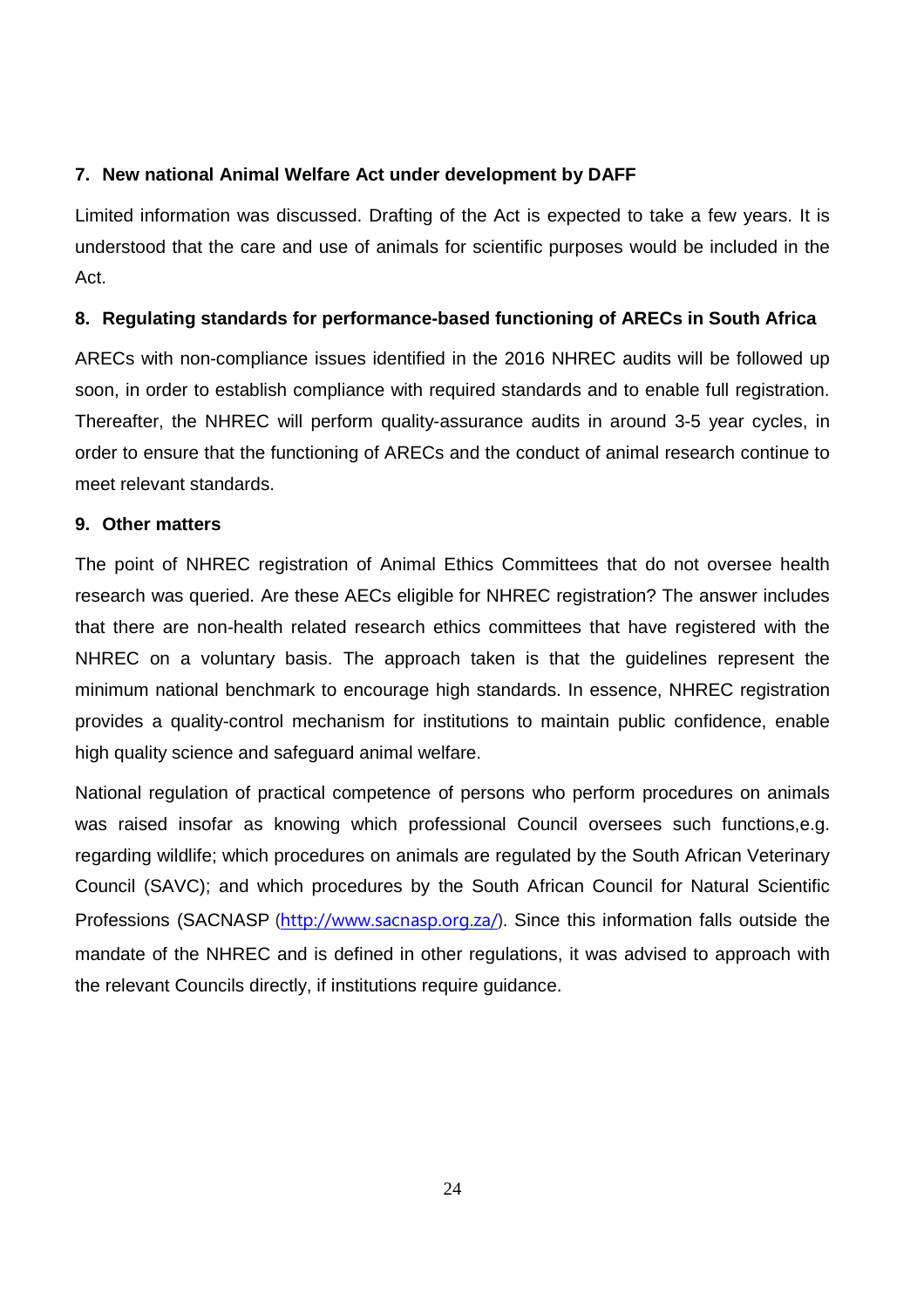## **5. Plenary session – Educative discussion topic:**

**On being a member of a research ethics committee:** *An educative interaction amongst all attendees about the 'optimal REC'***(Prof Pope)** 

- Five things an active member should do
- Three things a member should **not** do
- Four things a chairperson should do
- Two things a chairperson should never do

#### Suggestions from the floor:

#### **Five things an active member should do:**

- Review proposals
- Be properly trained
- Attend meetings
- Apply minds properly to review process thoughtful and responsible way
- Engage with proposals from a PI perspective
- Keep updated with national legislation and/or guidelines
- Balance scientific, regulatory and ethical requirements examine merit of protocol
- Deliver timeously review and submission of reports
- In review constructive, avoid re-writing, give adequate advice
- Promote positive image of RECs

#### **Three things a member should not do:**

- Arrive late (unless unavoidable)
- Indulge in bias
- Breach confidentiality of review process
- Be obstructive and reject proposals that are less well formulated; rather provide constructive feedback
- Breach confidentiality generally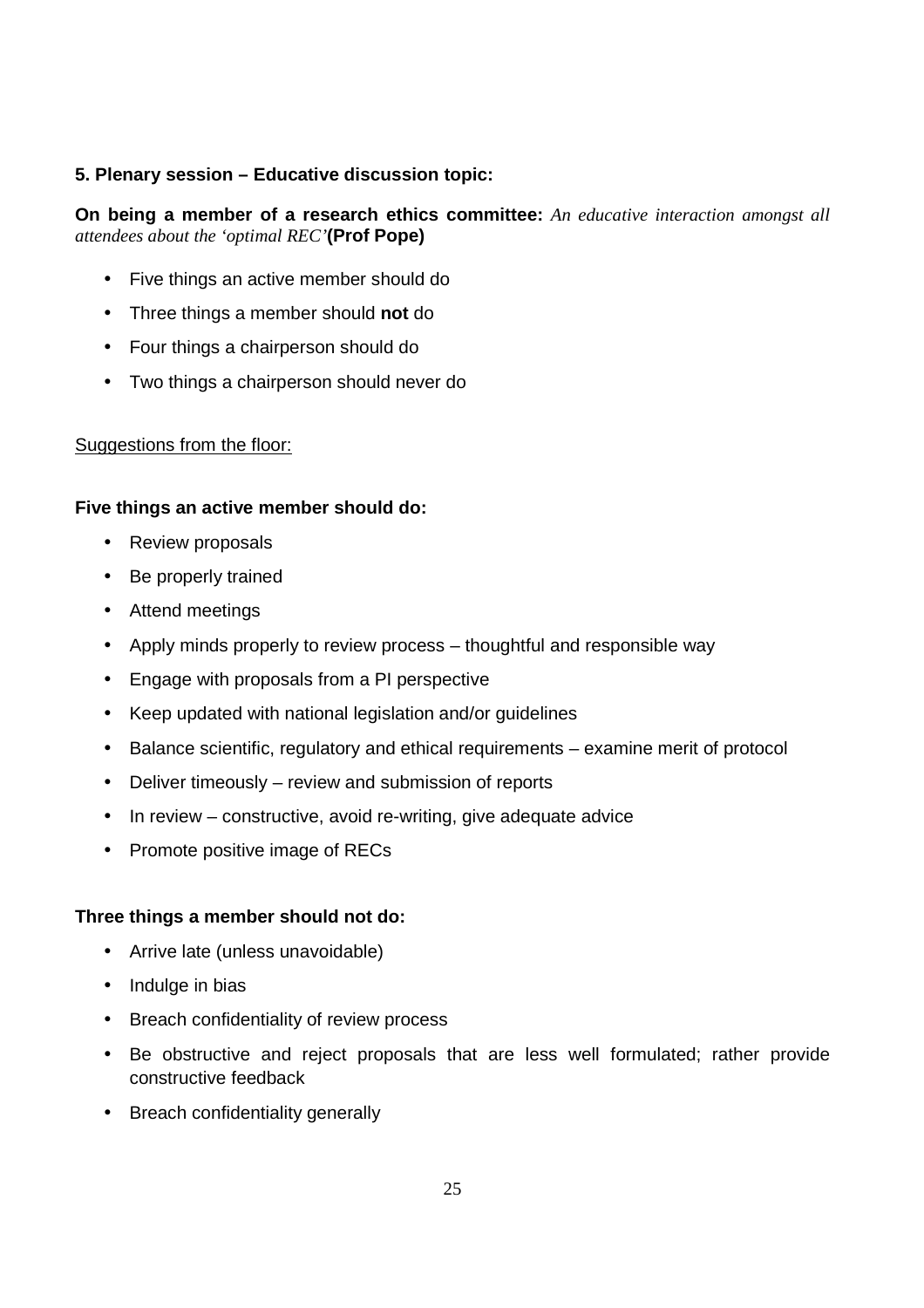- Hide a conflict of interest
- Bypass formal channels of communication to contact applicant directly just because she knows her
- Not judge merit of proposal merely on basis of language skills

## **Four things a chairperson should do:**

- Listen well
- Manage consensus and collective decision making
- Commitment first to arrive and last to leave
- Effective management of committee meetings
- Balance hawks and doves
- Work closely with secretariat& support staff
- Keep members informed and updated re research ethics developments is this a member responsibility too?
- Liaise with research ethics community and feedback to committee
- Represent REC on other committees
- Protect committee members
- Ensure that conflict of interest and of commitment are managed appropriately
- Ensure committee works efficiently

## **Two things a chairperson should never do:**

- Never tolerate incompetence
- Should not defend protocols from their department
- Should not postpone or delay meeting merely because he cannot attend
- Never lose patience with committee members
- Never undermine or disrespect members
- Never influence change when consensus has been achieved
- Never impose own views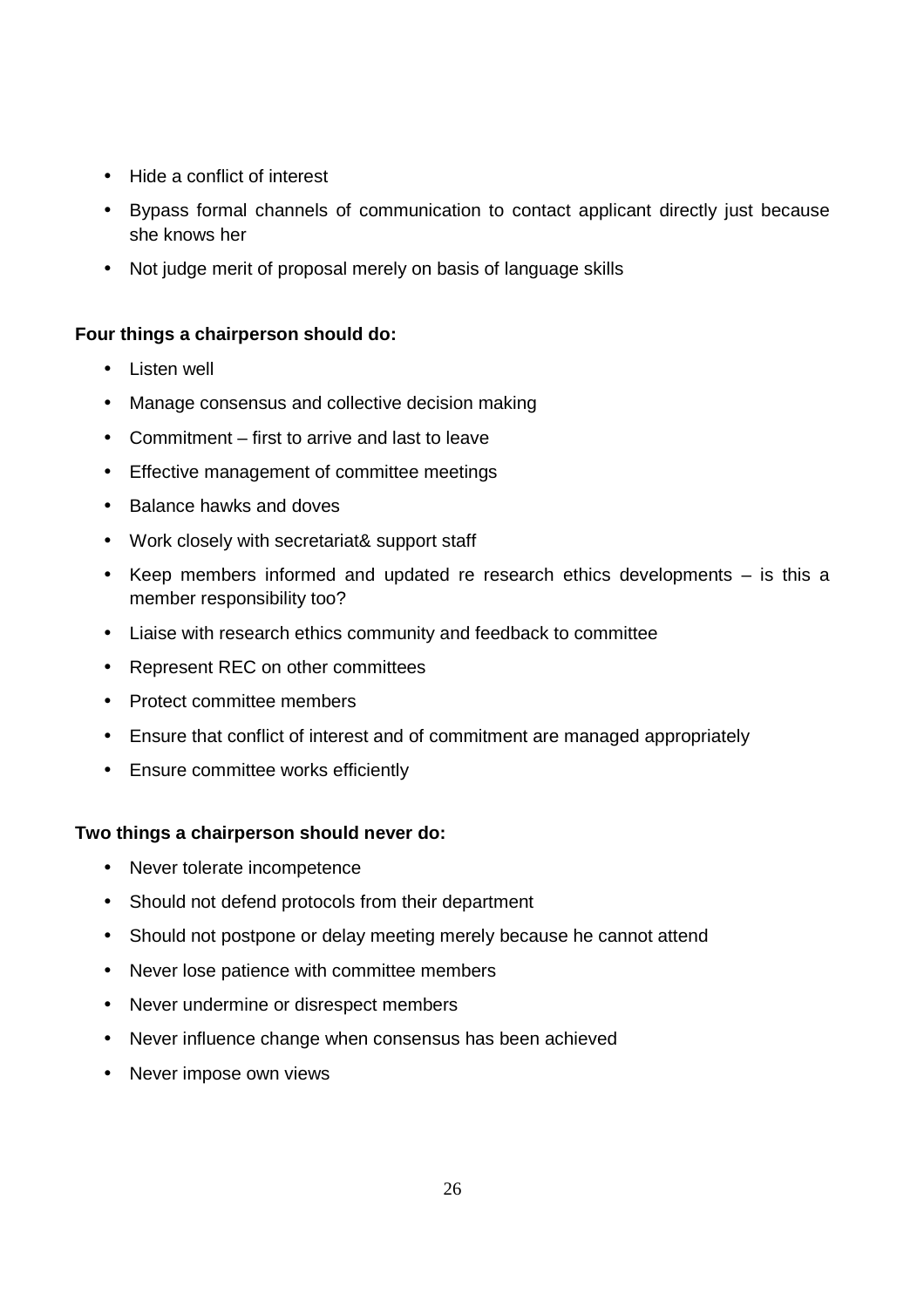## Prof Pope's points gleaned from her research

- Five things an active member should do
	- $\frac{1}{2}$  Prepare before the meeting
	- $\frac{1}{2}$  Be punctual & meet deadlines
	- $\frac{1}{2}$  Listen actively
	- $\frac{1}{\sqrt{1-\frac{1}{\sqrt{1-\frac{1}{\sqrt{1-\frac{1}{\sqrt{1-\frac{1}{\sqrt{1-\frac{1}{\sqrt{1-\frac{1}{\sqrt{1-\frac{1}{\sqrt{1-\frac{1}{\sqrt{1-\frac{1}{\sqrt{1-\frac{1}{\sqrt{1-\frac{1}{\sqrt{1-\frac{1}{\sqrt{1-\frac{1}{\sqrt{1-\frac{1}{\sqrt{1-\frac{1}{\sqrt{1-\frac{1}{\sqrt{1-\frac{1}{\sqrt{1-\frac{1}{\sqrt{1-\frac{1}{\sqrt{1-\frac{1}{\sqrt{1-\frac{1}{\sqrt{1-\frac{1}{\sqrt{1-\frac{1}{\sqrt{1-\frac{1$
	- $\frac{1}{2}$  Understand your role on the REC

**Active listening** – [1] concentrate fully on person speaking; do not try to formulate a response while the person is speaking; if you find yourself doing this, you are not focused properly; [2] listen carefully to what is said, how it is said, body language etc; [3] Give positive encouragement – nod, smile, etc; [4] feedback your understanding by paraphrasing what has been said in a coherent statement or question.

- Three things a member should **not** do
	- $\frac{1}{2}$  Dominate discussions
	- $\ddot{\bullet}$  Start arguments
	- $\triangleq$  Engage in distracting behaviour

## • Four things a chairperson should do

- Ensure a good sense of humour
- $\frac{1}{2}$  Set and manage etiquette rules
- $\frac{1}{\sqrt{2}}$  Listen actively
- $\frac{1}{2}$  Ensure the agenda can be effective and lead to desired outcomes

## • Two things a chairperson should **never** do

- d. Talk more than anyone else
- d. Make people feel foolish or useless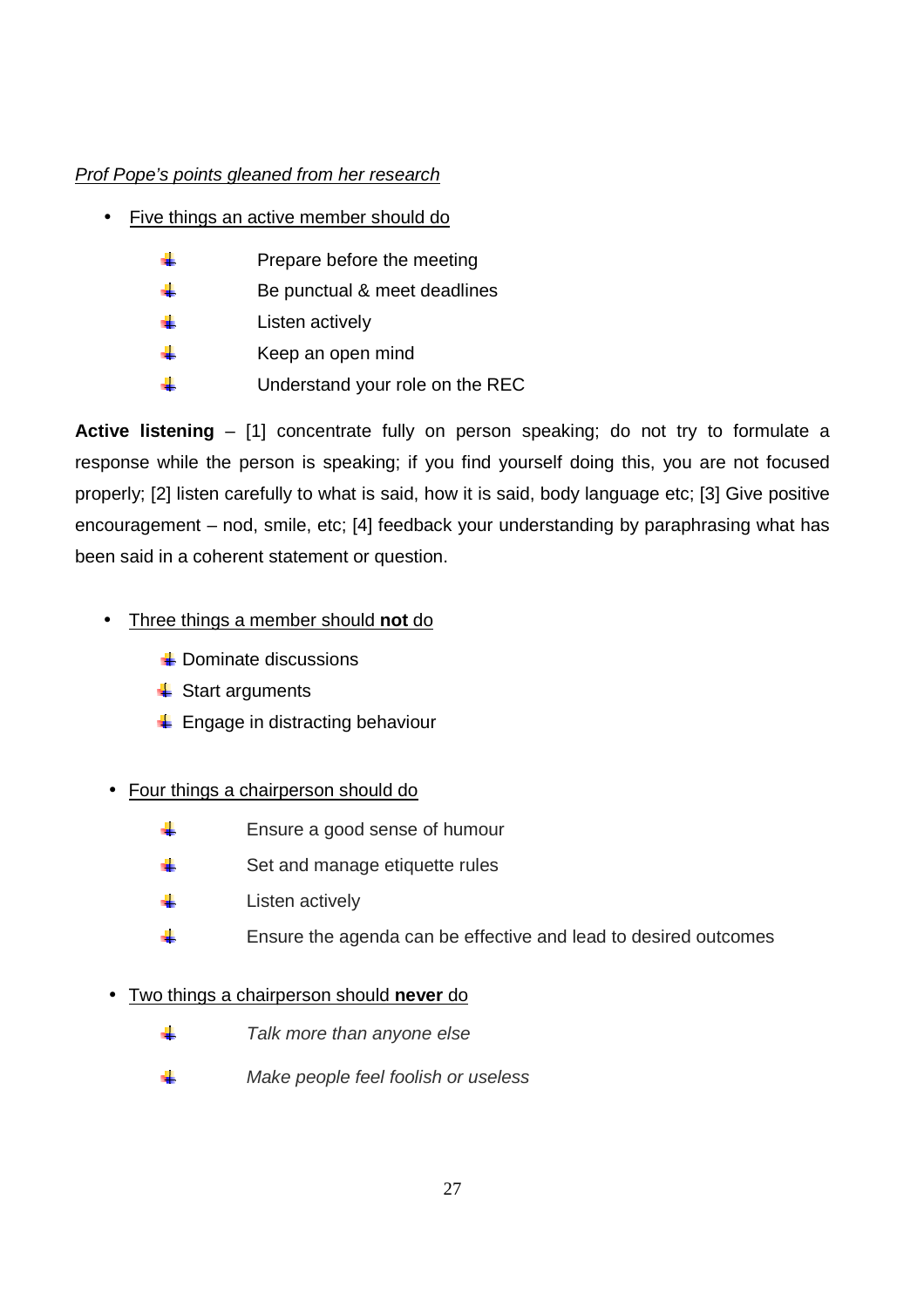## **6.Wrap up and closure**

Prof. Pope thanked everyone for attending the meeting and closed the meeting at 15h30.

### **7. Additional questions**

These questions or suggestions were either submitted before the meeting on 18 May 2017 but could not be accommodated on the agenda or raised at the meeting where time constraints did not permit discussion. As was indicated at the meeting, they are included here.

1. To what extent should the H3Africa guidelines on informed consent, data sharing, etc., be accepted and used by the NHREC and RECs? It will impact on the approval of consent forms for specimen storage and genetic research.

The DoH 2015 Ethics in Research Guidelines explicitly endorse the H3Africa Initiative as indicated in the excerpt pasted below.

1.8.3 These Guidelines further endorse the ethical principles laid down in

- The Belmont Report: www.edu/irb/pdfs/BelmontReport.pdf
- Declaration of Helsinki 2013:www.wma.net/e/policy/pdf/17c.pdf
- Medical Research Council: Guidelines on Ethics for Medical Research:HIV Preventive Vaccine Research: www.sahealthinfo.org/ethics/ethicsbooks5.pdf
- The Singapore Statement on Research Integritywww.singaporestatement.org
- Human Heredity and Health in Africa (H3Africa) Initiativehttp://h3africa.org/

Then in 3.3.6 further reference is made to H3Africa guidelines. The H3Africa initiative relies on input from many role players across the continent. As is evident on the document, many of those role players are from South Africa, which means that South African RECs should be confident to consider using them.

The vision of the H3Africa Initiative and its recommendation is that consent should be

'broad enough to allow for future and secondary uses of data, in line with the opportunities to use such data in advancing knowledge to improve health. The consent processes need to be appropriate for the cultural contexts in which the research takes place and tailored accordingly'.

By incorporating this information in the DoH Guidelines, the Department of Health indicates its endorsement of the vision. Consequently, RECs are permitted to adopt the H3Africa guidelines, as the DoH 2015 Guidelines indicate. It does not mean that RECs must adopt them. Local conditions under the jurisdiction of a particular REC may require a slightly different approach.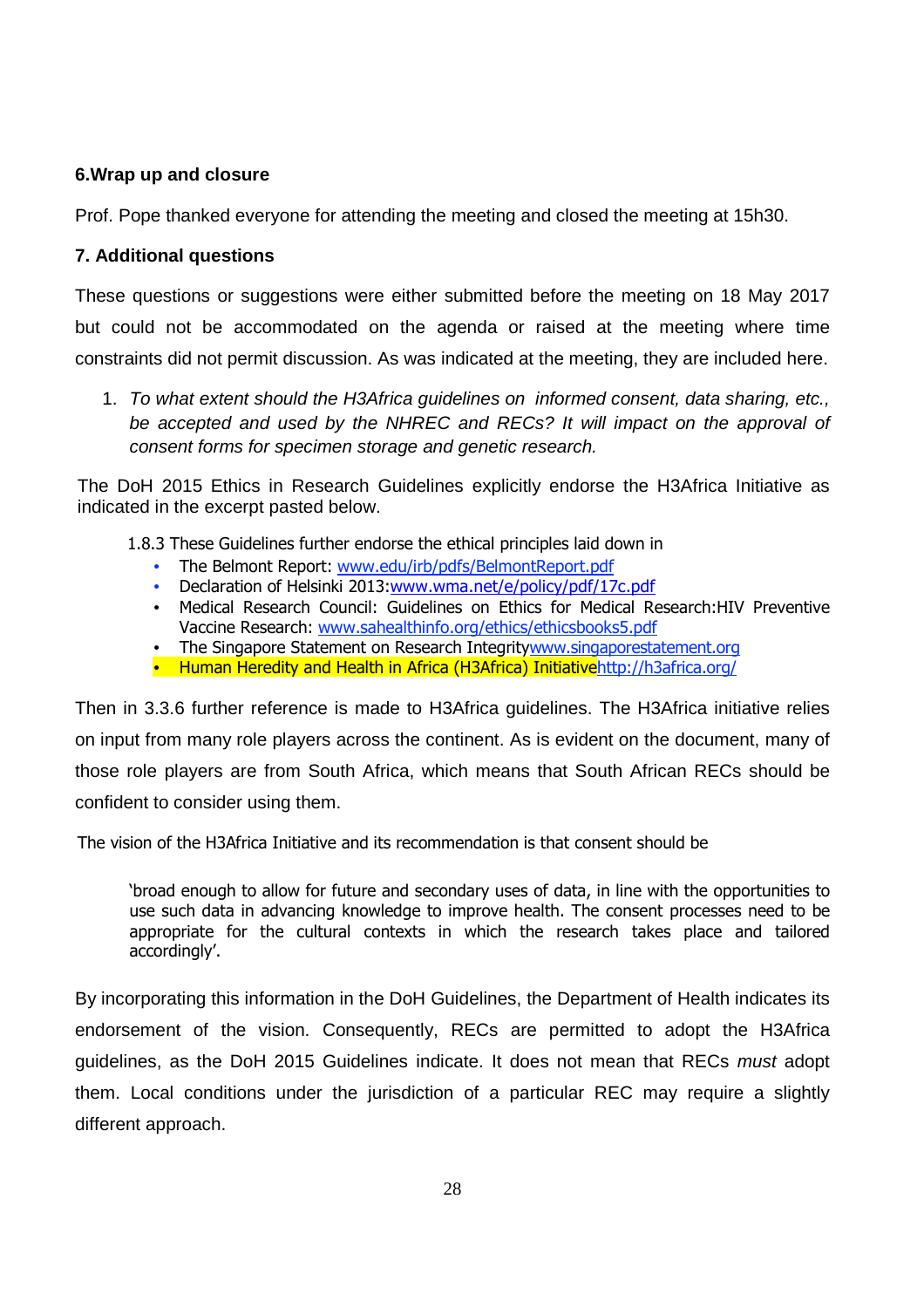Importantly, however, when a claim is made that local conditions preclude use of the H3Africa approach, the claim must have a factual basis and not rely on REC members' opinions only. This means that local information must have been gathered to inform the claim.

## 2. Is consent by caregivers to enrol minors in research permissible? How to manage the tension between the text of s71 of the NHA and the DoH 2015 Guidelines?

The DoH 2015 Guidelines address research involving minors at 3.2.2

The text of s71 does not mention 'caregiver', while the DoH 2015 Guidelines make provision on pragmatic grounds for substituted parental permission. This is perceived by some as 'illegal' or 'contrary to law'. Literally, this technical argument about the law may be correct but the consequence is a severely negative effect on the scope of research amongst a category of minors. If a minor cannot be enrolled in research unless a biological parent or guardian gives permission, then a very large number of South African minors are excluded from research on a technical legal basis rather than on an ethical basis.

'**Caregiver**' means a person who factually cares for a child (s 1 Children's Act, 38 of 2005 (defined as '…any person other than a parent or guardian, who factually cares for a child and includes – a) a foster parent; b) a person who cares for the child with the implied or express consent of a parent or guardian of the child; c) a person who cares for the child whilst the child is in temporary safe care; d) the person at the head of a child and youth care centre where a child has been placed; e) the person at the head of a shelter;f)achildandyouthcareworkerwhocaresforachildwhoiswithout appropriate family care in the community; and g) the child at the head of a child-headed household'); a caregiver is obliged (in terms of s 32(1)) to safeguard the child's health, well-being and development; and to protect the child from abuse and other harms. Further a caregiver may exercise the parental right to consent to medical examination or treatment of the child (interms of s 32(2))

There are complex social challenges in South Africa when it comes to research with minors without biological parental/legal guardian representation. The National Health Act 61/2003 in s 71 stipulates that only parents or guardians may provide consent for minors to participate in research. However, the NHREC noted that it is not ethical to exclude from research participation those minors who do not have parents or legal guardians (either courtappointed or appointed in terms of the Children's Act). In other words, s 71 in its current format is unethical. To insist on a strictly literal following of s 71 results in manifest unfairness to a group of minors whose situation may benefit from being research participants.

 For this reason, the DoH Ethics in Health Research guidelines (2015), par 3.2.2.3 provides clear guidance and justification for use of parent substitutes in circumstances where ethically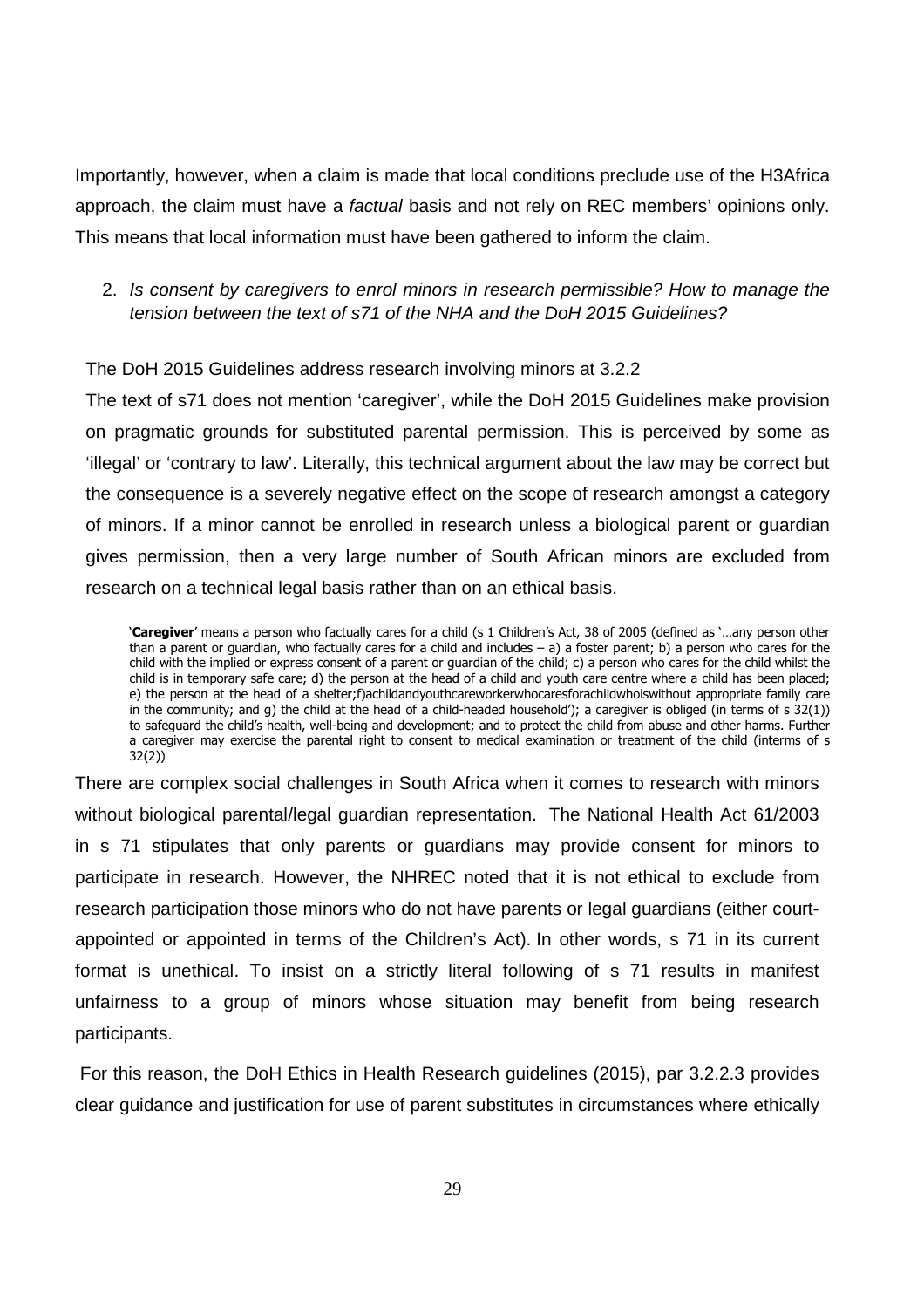this is justifiable. The Guidelines were signed off by the Minister of Health and came into effect on 1 March 2015, indicating acquiescence with the formulation in the Guidelines.

Whether community involvement is necessary before deciding that caregivers may consent depends on the context. If the situation involves minors in a formal structure such as an orphanage, researchers would probably not need community involvement, but if it involves minors nested within a community, community involvement would likely be required. A Research Ethics Committee (REC) should be able to deliberate on the circumstances of the minor(s) and approve the research proposal and protocol, provided the recommended processes are followed to identify parent substitutes, and that the risk/benefit assessment complies with what is permitted by the DoH 2015 guidelines.

A REC would need to also consider:

- 1. Participation of the minors in the study should be essential, in other words, could the minors not be 'substituted' with children whose parents can readily be located?
- 2. Engagement with the community, depending on the research settings, context, etc.
- 3. The level of foreseeable risks associated with minors' participation in the study.
- 4. The process of obtaining informed consent from the legal guardians, and where not possible, from the caregivers after an attempt is made to trace the legal guardians.
- 5. The risk-benefit ratio and the mechanisms identified to minimise potential discomfort.
- 6. A monitoring and safety plan to ensure early identification of any adverse events.

The question of granting a waiver of consent is not relevant to this situation. Consent from a parent or substitute may be waived only in the circumstances outlined in the Guidelines when (older) minors are considered more likely to participate if they can choose to do so independently.

3. Definition of 'health research' and implications for ethics review: A challengefor many RECs is how to determine whether research e.g. in the context of education, non-health care facility work with children, work within communities must be reviewed and approved by a registered REC to be 'properly approved'.

This challenge usually arises in tertiary institutions where faculties of Humanities, Social Sciences, Education, or Commerce do not wish to register with the NHREC on ideological grounds, including that the DoH cannot have jurisdiction over them since they are not concerned with health-related work. The DoH has clear jurisdiction over health faculty and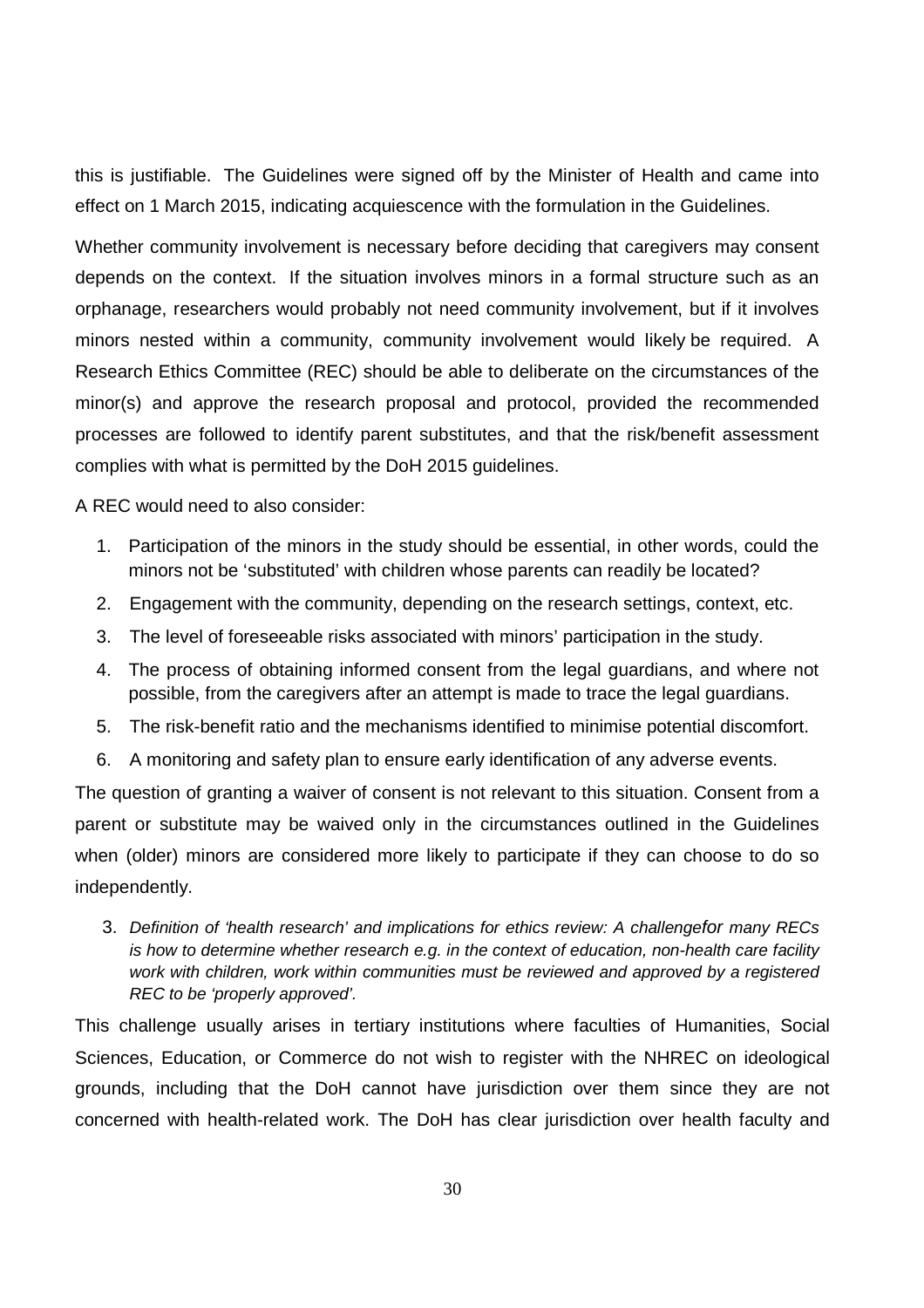health facility RECs which must all be registered. The question is then whether approval from an unregistered REC is invalid?

The discussion in DoH 2015 Chapter 1 provides some guidance on how to think about these matters but it deliberately does not provide a Standard Operating Procedure. It is up to each institution to determine how it will ensure that all research conducted under its auspices is ethical. It is helpful if the RECs do register because the compliance assessment and auditing processes provide guidance and assistance but the status quo is that not all RECs will register. The consequence of this is that ethical review should not be seen as dependent only on registration with the NHREC.

4. Clarify hierarchy of approval structures to be followed when conducting research at different levels of the Department of Health i.e. national, provincial, district and hospital/clinic level. Confusion whether approval from national level makes further at provincial, district rf hospital/clinic level unnecessary. Department of Health officials are also confused.

Extract from 2016 Report of Joint Meeting where the same questions were asked:

(b) Prof J Mekwa (NHRC) briefly explained the structure and mandate of the National Health Research Committee. She clarified that the mandate of Provincial HRCs is neither scientific nor ethics review, but rather to perform gate keeping for research that takes place in the provinces within public institutions. A few PHRCs are fully registered RECs and do review proposals as well; e.g. KZN & NWPHRCs.

(c) Prof Pope also added that PHRCs and RECs are meant to work together to promote research and to build capacity in the country.

(d) Experiences were shared on the review of research proposals by different PHRCs. Some processes were said to be faster than others; however some still take as long as six months to authorize access to public facilities for research purposes, which is not reasonable. A request was made to the KZN PHRC to provide a written description of the challenges encountered so that they can be addressed.

(e) Prof Ruff of MCC CTC highlighted that the multiple processes have potential to destroy research in the country. Especially given that the PHRCs serve public institutions, the MCC would like to see capacity building there. He said they are not seeing much capacity building currently.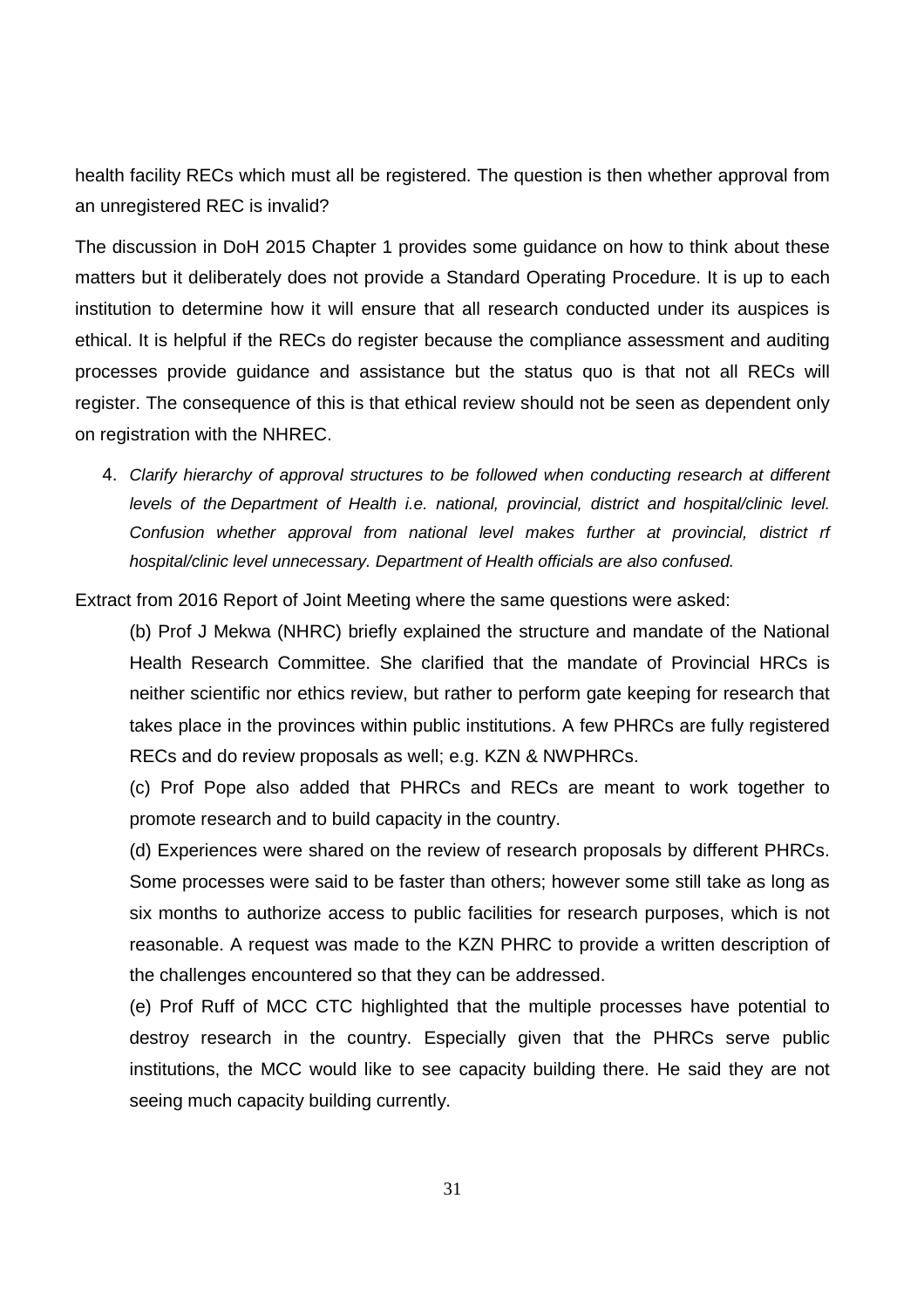#### 5. Which office is responsible for approval of MTAs? Research Ethics or Legal Office?

The Material Transfer Agreement (MTA) is not an ethical requirement. This means it is not the business of the REC. The MTA is a logistical requirement of the DoH for use when a researcher wishes to use research facilities outside of SA to analyse biological materials or data, or when collaboration between researchers includes sharing of biological samples or data as part of the research contract between them.

This means that,in principle, at institutional level, the PI is responsible for ensuring that the MTA is completed appropriately for onward transmission to the DoH. Whether institutional approval of the MTA is required, will depend on institutional policy and whether there is infrastructure for research contract scrutiny and approval including MTAs. In the absence of institutional research administration capacity, the DVC for Research (or equivalent person) should advise.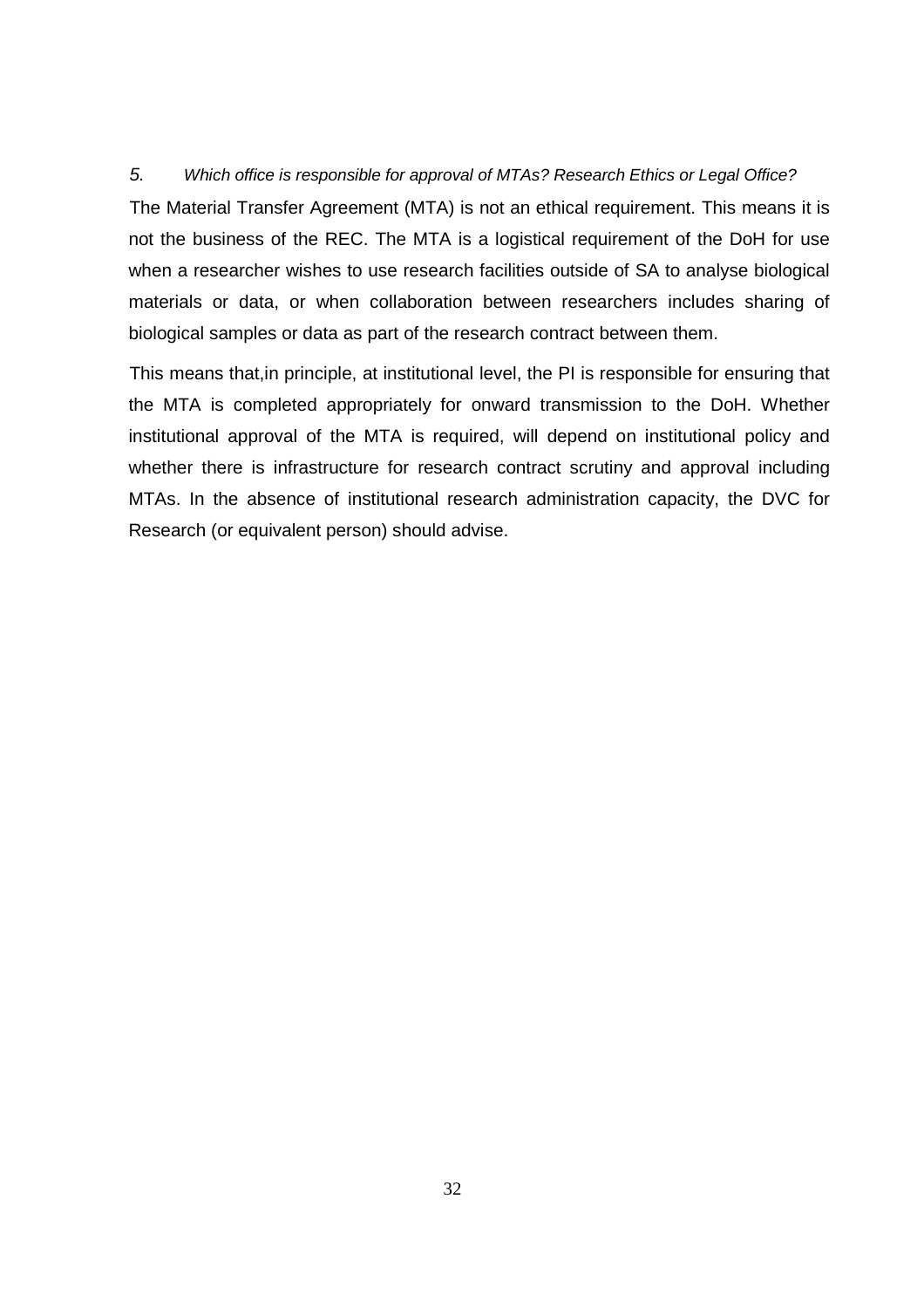## **ANNEXURE 1**

**CHAIRPERSON:** Prof.A Pope, Chairperson, NHREC

#### **NHREC members**

Dr S Ncanana (Vice Chairperson) Professor CB Brink Dr T Burgess Professor P Engel-Hills Dr J Gardner Professor M Greeff Dr B Mohr Ms T Sebata Dr M Sekhoacha Dr Y Sikweyiya Dr S Singh Dr N Tsotsi

**Apologies were received from the following NHREC Members**:

Dr G Andrews Ms P Nkambule

#### **SECRETARIAT**

Dr T Muthivhi – DOH Mr. J van der Westhuizen – DOH Mr R Maluleke - DOH

| <b>ATTENDEES</b> | <b>INSTITUTION</b> | <b>HREC</b>    | <b>AREC</b>    | <b>Email address</b>                   |
|------------------|--------------------|----------------|----------------|----------------------------------------|
| Prof MC Herbst   | <b>CANSA</b>       | @              |                | mherbst@cansa.org.za                   |
| Dr M Naude       | Clinvet            |                | $^{\circledR}$ | marna.naude@clinvet.com                |
| Prof N Naidoo    | <b>CPUT</b>        | $^{\circledR}$ |                | Naidoon@cput.ac.za                     |
| Mr H Arendse     | Deltamune          |                | $^{\circledR}$ | hiram@deltamune.co.za                  |
| Prof J Adam      | <b>DUT</b>         | @              |                | adamjk@dut.ac.za                       |
| Ms L Deonarian   | <b>DUT</b>         | $^{\circledR}$ |                | lavishad@dut.ac.za                     |
| N Ramdas         | <b>FDP</b>         | @              |                | nishanar@foundation.co.za              |
| Prof P Phylis    | <b>HPCA</b>        | @              |                |                                        |
| Ms C Borresen    | <b>HPCA</b>        | @              |                | cheryl.borresen@gmail.com              |
| Prof A Dhai      | <b>HPCA</b>        | @              |                | Amaboo.dhai@wits.ac.za                 |
| Prof M Makoae    | <b>HSRC</b>        | @              | $^{\circledR}$ | mmakoae@hsrc.ac.za                     |
| Ms MA Poopedi    | <b>LDOH</b>        | @              |                | ananiaspoopedi@gmail.com               |
| Dr S Vasuthevan  | Life Health Care   | @              |                | Sharonv@lifehealthcare.co.za           |
| M Scheepers      | Life Health Care   | @              |                | mariana.scheepers@lifehealthcare.co.za |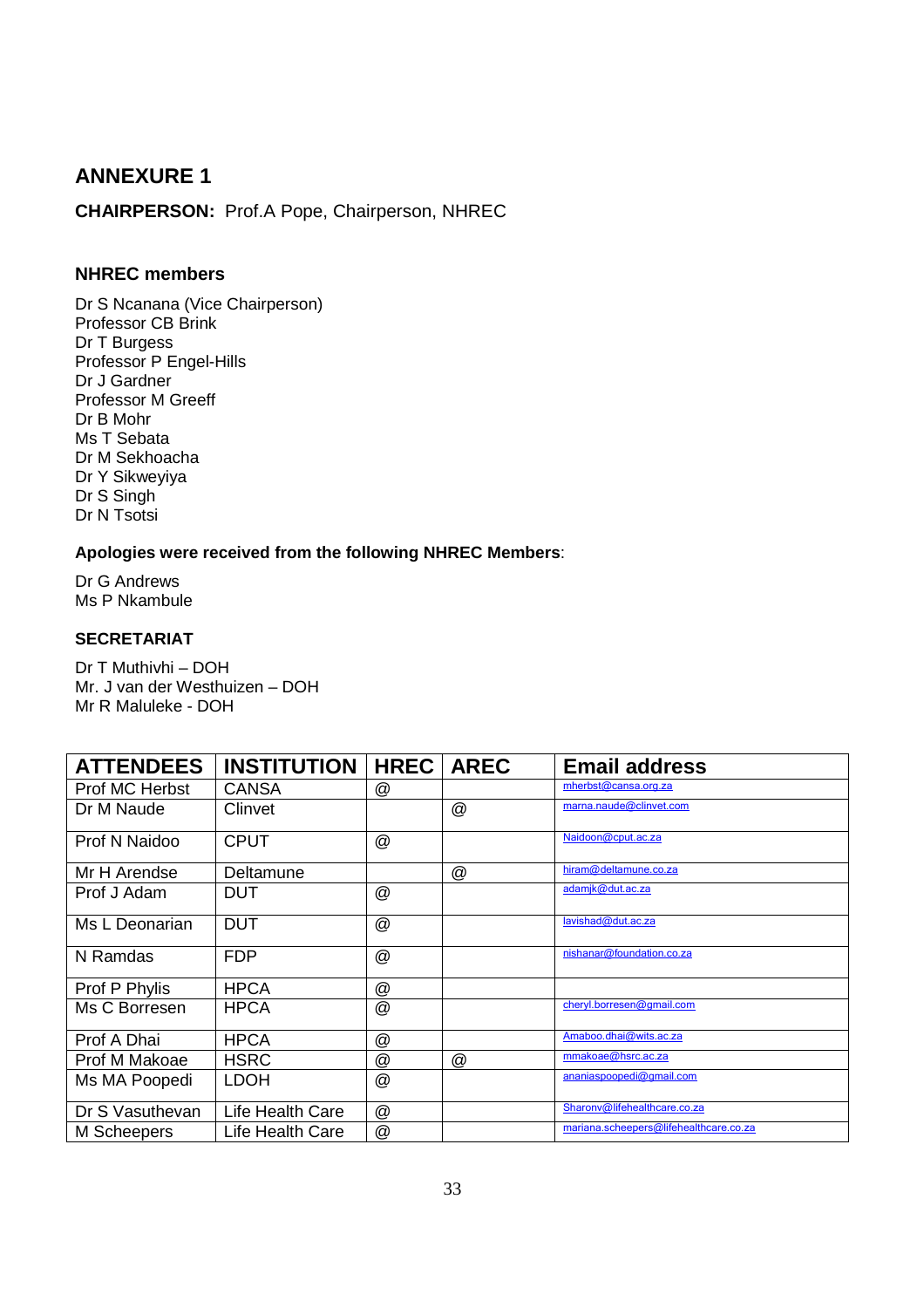| Ms J Mokobi              | Limpopo Province    | $^{\circledR}$            |                 | MokobiJ@premier.limpopo.gov.za   |
|--------------------------|---------------------|---------------------------|-----------------|----------------------------------|
|                          | Office<br>of<br>the |                           |                 |                                  |
|                          | Premier             |                           |                 | malcolmkb@worldonline.co.za      |
| Prof M Baker             | <b>MHREC</b>        | @                         |                 |                                  |
| Dr J Kotze               | <b>MSD</b>          |                           | $^{\circledR}$  |                                  |
| Ms M Cronje              | <b>MSD</b>          |                           |                 | maryna.gull2@merck.com           |
| Dr E Worku               | <b>NCDOH</b>        | @                         |                 | eworku@ncpg.gov.za               |
| Ms T Zondi               | <b>NDoH</b>         | $^{\copyright}$           |                 |                                  |
| Prof G Killian           | <b>NMMU</b>         | @                         | @               | gkilian@nmmu.ac.za               |
| <b>Prof B Pretorius</b>  | <b>NMMU</b>         | @                         |                 | blanche.pretorius@nmmu.ac.za     |
| Ms S Keulder             | <b>NSPCA</b>        |                           | $^{\copyright}$ |                                  |
| <b>Sr E Vercuiel</b>     | <b>NSPCA</b>        |                           | @               | animalethics@nspca.co.za         |
| <b>Prof GW Towers</b>    | <b>NWU</b>          | @                         |                 | wane.towers@nwu.ac.za            |
| Prof CP van der          | <b>NWU</b>          |                           | $^{\circledR}$  | 10130438@nwu.ac.za               |
| Westhuizen               |                     |                           |                 |                                  |
| Prof C Weldon            | <b>NWU</b>          |                           | $^{\circledR}$  | che.weldon@nwu.ac.za             |
| Dr R Denton              | <b>NWU</b>          | @                         |                 | rudy.denton@nwu.ac.za            |
| Prof P Bester            | <b>NWU</b>          | @                         |                 | petra.bester@nwu.ac.za           |
| Prof G                   | <b>NWU</b>          |                           |                 | Gisella. Terreblanche@nwu.ac.za  |
| Terreblanche             |                     |                           |                 |                                  |
| W<br>Prof<br>Roestenburg | <b>NWU</b>          | @                         |                 | wim.roestenburg@nwu.ac.za        |
| Ms L Motsei              | <b>NWU</b>          |                           | @               | lebogang.motsei@nwu.ac.za        |
| Prof M Upenyu            | <b>NWU</b>          |                           | @               | Upenyu.Marume@nwu.ac.za          |
|                          |                     |                           |                 | Sabela.Petros@westerncape.gov.za |
| Mr S Petros              | <b>PGWC</b>         | @                         |                 |                                  |
| Dr C Duvenage            | Pharma-Ethics       | @                         |                 | corneliaduv@gmail.com            |
| Ms M Haskins             | Pharma-Ethics       | @                         |                 | marzelle@pharma-ethics.co.za     |
| Dr J de la Mare          | <b>RU</b>           |                           | $^{\circledR}$  | j.delamare@ru.ac.za              |
| Dr S Paphitis            | <b>RU</b>           | $^{\circledR}$            |                 | S.Paphitis@ru.ac.za              |
| Ms A van<br>der<br>Walt  | <b>SAMAREC</b>      | $^\text{\textregistered}$ |                 | samarec@samedical.org            |
| Ms<br>A<br>Labuschagne   | <b>SAMRC</b>        |                           |                 | Adri.Labuschagne@mrc.ac.za       |
| Dr B Huisamen            | <b>SAMRC</b>        |                           |                 | bh3@sun.ac.za                    |
| Prof J Mahlangu          | <b>SANBS</b>        | @                         |                 | johnny.mahlangu@nhls.ac.za       |
| Prof J Olowoyo           | <b>SMU</b>          |                           | $^{\circledR}$  | Joshua.Olowoyo@smu.ac.za         |
| Prof C Baker             | <b>SMU</b>          | $^{\copyright}$           |                 | Chantelle.Baker@smu.ac.za        |
|                          |                     |                           |                 | thabomol@statssa.gov.za          |
| Mr T Molebatsi           | <b>Stats SA</b>     | @                         |                 |                                  |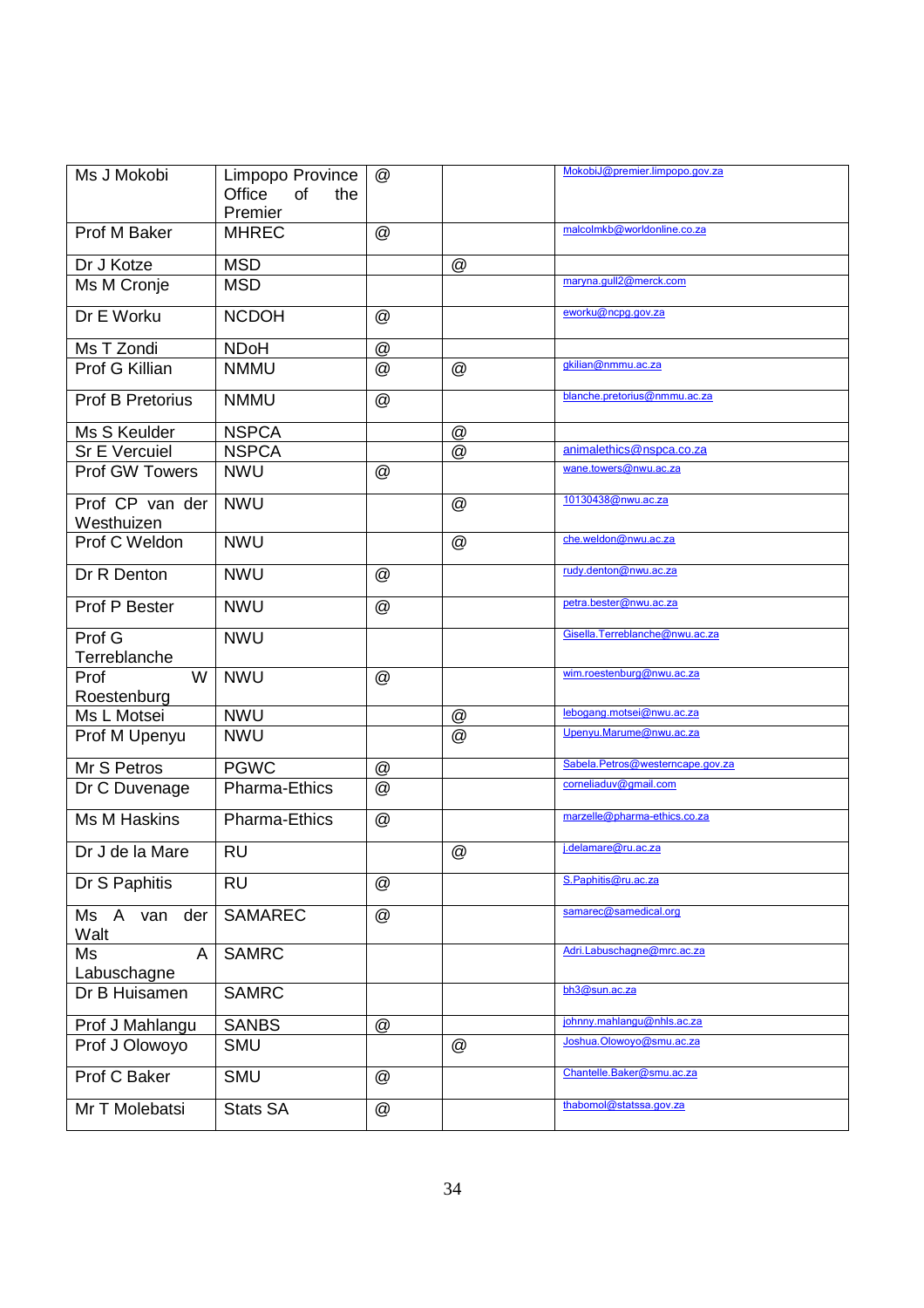| Dr L Hansen                        | <b>SUN</b>     | $^{\copyright}$           |                 | wdhansen@sun.ac.za           |
|------------------------------------|----------------|---------------------------|-----------------|------------------------------|
| Ms C Graham                        | <b>SUN</b>     | $^{\copyright}$           |                 | cgraham@sun.ac.za            |
| Prof S Kotze                       | <b>SUN</b>     |                           | $^{\circledR}$  | shk@sun.ac.za                |
| Prof M Burger                      | <b>SUN</b>     | $^{\copyright}$           |                 | marilizecb@gmail.com         |
| Mr F Masiye                        | <b>SUN</b>     | $^\copyright$             |                 | fmasiye@sun.ac.za            |
| Dr M Unger                         | <b>SUN</b>     | $^{\circledR}$            |                 | munger@sun.ac.za             |
| Ms E Rohland                       | <b>SUN</b>     | @                         |                 | elr@sun.ac.za                |
| Mr W Beukes                        | <b>SUN</b>     |                           | $^{\copyright}$ | wabeukes@sun.ac.za           |
| Ms S Steenkamp-<br>Jonker          | <b>TUT</b>     |                           | $^{\circledR}$  | SteenkampJonkerS@tut.ac.za   |
| Mr S Engelbrecht                   | <b>UCT</b>     | $^{\copyright}$           | $^{\circledR}$  | sidney.engelbrecht@uct.ac.za |
| Dr K Tutt                          | <b>UCT</b>     |                           | $^{\copyright}$ | kim.tutt@uct.ac.za           |
| Prof W Akpan                       | <b>UFH</b>     | $^{\copyright}$           | $^{\circledR}$  | wakpan@ufh.ac.za             |
| Prof L Obi                         | <b>UFH</b>     | $^\copyright$             |                 | lobi@ufh.ac.za               |
| Ms V Ngwevu                        | <b>UFH</b>     | $^\copyright$             |                 | VNgwevu@ufh.ac.za            |
| R Mutambayi                        | <b>UFH</b>     |                           |                 | MMutambayi@ufh.ac.za         |
| Ms M Marais                        | <b>UFS</b>     | @                         |                 | MeyersGJ@ufs.ac.za           |
| Dr S Le Grange                     | <b>UFS</b>     | $^\copyright$             |                 | LeGranSM@ufs.ac.za           |
| Ms G Meyers                        | <b>UFS</b>     | $^\text{\textregistered}$ |                 |                              |
| Prof N Houreld                     | UJ             |                           |                 | nhoureId@uj.ac.za            |
| Dr C Stein                         | $\overline{U}$ | $^\copyright$             |                 | cstein@uj.ac.za              |
| Prof J Tsokwa-<br>Gwegweni         | <b>UKZN</b>    | @                         | @               | Tsokagwegweni@ukzn.ac.za     |
| <b>Prof V Rambiritch</b>           | <b>UKZN</b>    | $^{\copyright}$           |                 | RAMBIRITCHV@ukzn.ac.za       |
| Prof S Islam                       | <b>UKZN</b>    |                           | $^{\circledR}$  | Islamd@ukzn.ac.za            |
| Prof C Clarke                      | <b>UHERB</b>   | @                         |                 | damianclaire@gmail.com       |
| Prof P Masoko                      | UL             | $^\copyright$             |                 | Peter.Masoko@ul.ac.za        |
| Prof T Chitura                     | UL             |                           | $^{\copyright}$ | teedzai.chitura@ul.ac.za     |
| Prof K Shai                        | UL             |                           |                 | Kamogelo.Shai@ul.ac.za       |
| Mr A Maluleke                      | UL             | $^\copyright$             | $^{\copyright}$ | abdul.maluleke@ul.ac.za      |
| Prof<br>AH<br>Mavhandu-<br>Mudzusi | <b>UNISA</b>   | @                         |                 | mmudza@unisa.ac.za           |
| Prof J Maritz                      | <b>UNISA</b>   | $^{\copyright}$           |                 | maritje@unisa.ac.za          |
| Dr R Visagie                       | <b>UNISA</b>   | $^\copyright$             |                 | visagrg@unisa.ac.za          |